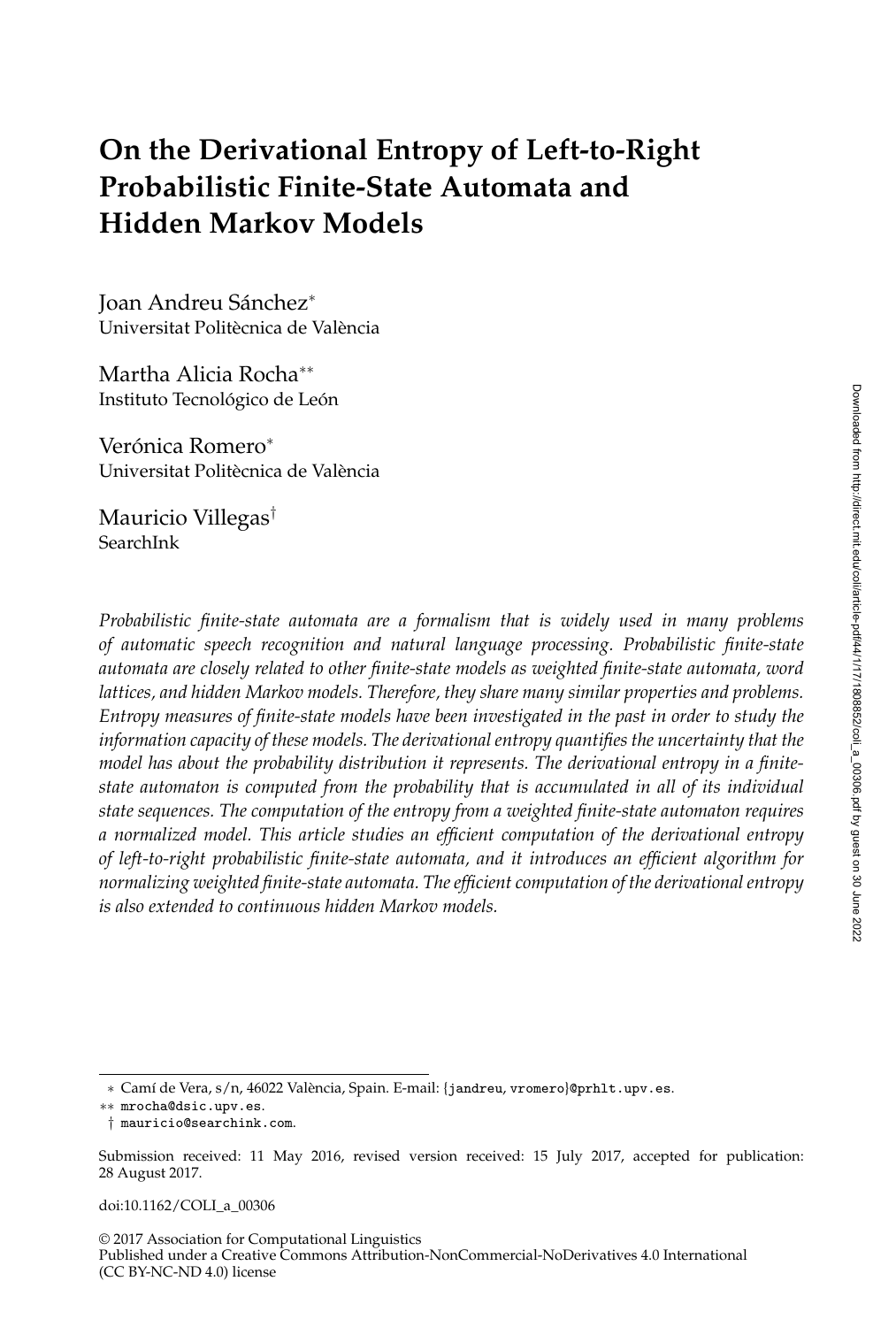## **1. Introduction**

Probabilistic Finite-State Automata (PFA) and hidden Markov models (HMM) are well-known formalisms that have been widely used in automatic speech recognition (Ortmanns and Ney 1997), machine translation (Ueffing, Och, and Ney 2002), natural language processing (Mohri, Pereira, and Riley 2002), and, more recently, in handwritten text recognition (Romero, Toselli, and Vidal 2012). PFA and HMM can be considered special cases of weighted finite-state automata (WFA) (Mohri, Pereira, and Riley 2002; Dupont, Denis, and Esposito 2005). PFA and HMM were extensively researched in Vidal et al. (2005) and interesting probabilistic properties were demonstrated. In formal language theory, automata are considered as string acceptors, but PFA may be considered as generative processes (see Section 2.2 in Vidal et al. [2005]). We have followed the point of view of Vidal et al. (2005) in this article about this issue. PFA are closely related to word lattices (WL) (Tomita 1986), which are currently a fundamental tool for many applications because WL convey most of the hypotheses produced by a decoder. WL have also been used for parsing (Tomita 1986), for computing confidence measures in speech recognition (Kemp and Schaaf 1997; Ortmanns and Ney 1997; Sanchis, Juan, and Vidal 2012), machine translation (Ueffing, Och, and Ney 2002), and handwritten text recognition (Puigcerver, Toselli, and Vidal 2014) for interactive transcription (Toselli, Vidal, and Casacuberta 2011) and term detection (Can and Saraçlar 2011). All of these applications require the WL to be correctly defined, and therefore, knowing the stochastic properties of WL becomes very important.

This article deals with entropy-based measures that are computed for PFA and HMM. Entropy measures give account of their expressiveness, and, therefore, the computation of measures of this type is a fundamental problem related to these models. Entropy measures are fundamental to studying the uncertainty that a model has about the distribution it represents. The concepts of sequence entropy (also known as **sentential entropy**) and derivational entropy for formal grammars were introduced in Grenander (1967). Given a finite-state automaton  $A$ , the sequence entropy<sup>1</sup> of the model is defined as:<sup>2</sup>

$$
H(\mathcal{A}) = -\sum_{w \in L(\mathcal{A})} p_{\mathcal{A}}(w) \log p_{\mathcal{A}}(w) \tag{1}
$$

where  $L(\mathcal{A})$  is the set of all word sequences generated by  $\mathcal{A}$ . Note that this expression requires that the condition  $\sum_{w \in L(\mathcal{A})} p_\mathcal{A}(w) = 1.0$  must be fulfilled. The concept of sequence entropy of the model is different from the concept of the entropy given an observation sequence *w*, which is defined in Hernando, Crespi, and Cybenko (2005):

$$
H_{\mathcal{A}}(\theta|w) = -\sum_{\theta \in \Theta_{\mathcal{A}}(w)} p_{\mathcal{A}}(\theta|w) \log p_{\mathcal{A}}(\theta|w)
$$
 (2)

<sup>1</sup> Although the concrete formal notation used in this article will be introduced in Section 2, in this introduction we assume that the reader is familiar with some concepts related to finite-state automata theory.

<sup>2</sup> Throughout this article, we assume that  $0 \log 0 = 0$ . In addition, logarithm to base 2 is used in this article.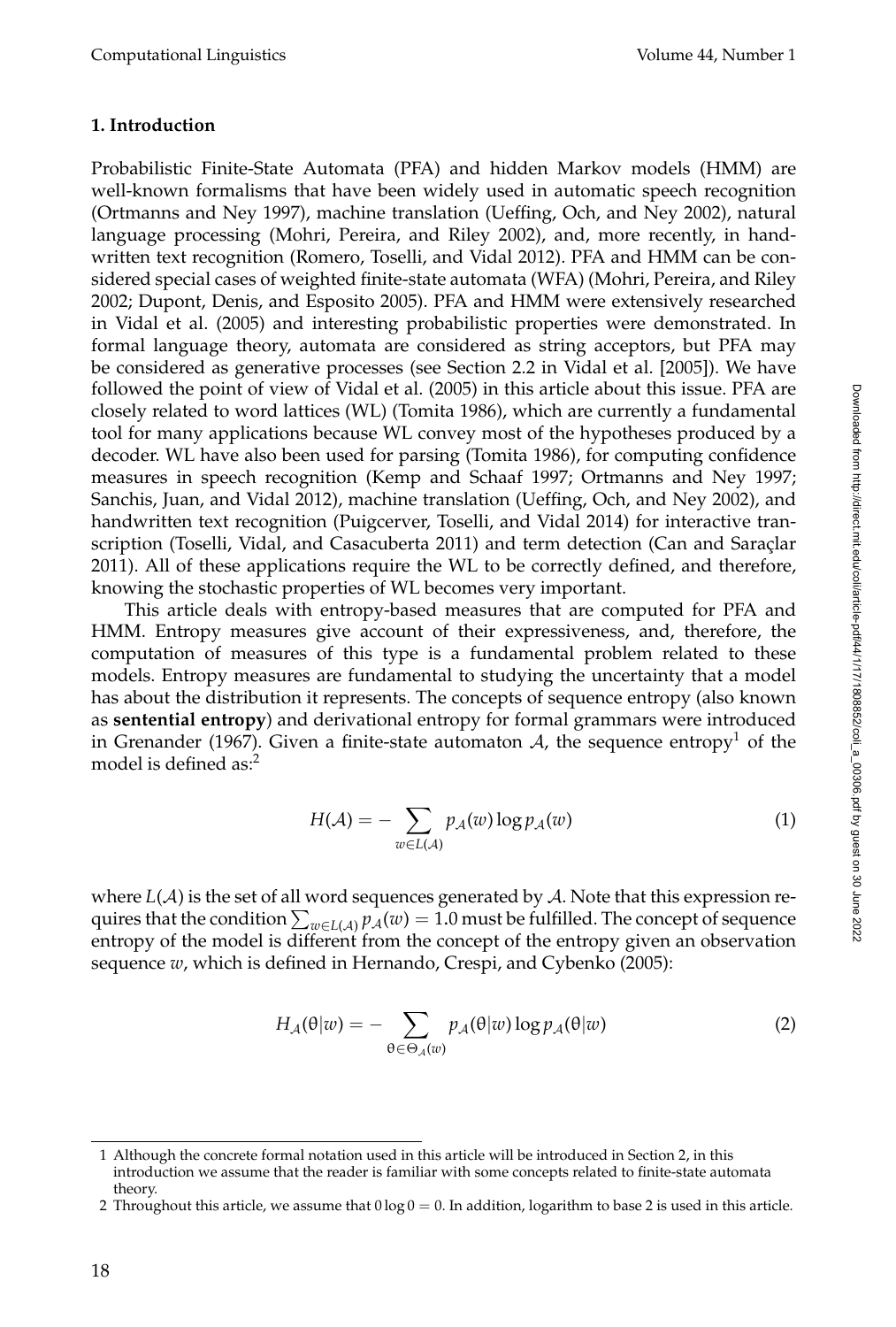where  $\Theta_A(w)$  is the set of all state sequences in the model A starting in an initial state and reaching a final state such that each state sequence θ accounts for the string *w*. Note that Equation (2) requires that the condition  $\sum_{\theta \in \Theta_A(w)} p_A(\theta|w) = 1.0$  must be fulfilled.

The derivational entropy is defined as in Grenander (1967):

$$
H_d(\mathcal{A}) = -\sum_{\theta \in \Theta(\mathcal{A})} p_{\mathcal{A}}(\theta) \log p_{\mathcal{A}}(\theta) \tag{3}
$$

where  $\Theta(A)$  is the set of all state sequences in the model A starting in an initial state and reaching a final state. Note that this expression requires that the condition  $\sum_{\theta \in \Theta(\mathcal{A})} p_{\mathcal{A}}(\theta) = 1.0$  must be fulfilled. If the model is a PFA, then the derivational entropy is computed from the probability that is accumulated in all the state sequences of the automaton rather than the probability that is accumulated in the strings generated by the automaton (Soule 1974). Figure 1 shows an example of a simple PFA with initial state labeled as 0 and final state labeled as 4. In the case that the automaton is a WL, it also has time information about when each word starts and ends. In this PFA  $A$ , the sequence entropy is defined as:

$$
H(A) = -p_A(aa) \log p_A(aa) - p_A(bb) \log p_A(bb) = -0.8 \log 0.8 - 0.2 \log 0.2
$$
  
= 0.72 bits

The sequence entropy given the string *aa* is:

$$
H_A(\theta|aa) = -p_A(034|aa) \log p_A(034|aa) - p_A(014|aa) \log p_A(014|aa)
$$
  
=  $-\frac{0.5}{0.8} \log \frac{0.5}{0.8} - \frac{0.3}{0.8} \log \frac{0.3}{0.8} = 0.95$  bits

Finally, the derivational entropy is:

$$
H_d(\mathcal{A}) = -p_{\mathcal{A}}(034) \log p_{\mathcal{A}}(034) - p_{\mathcal{A}}(014) \log p_{\mathcal{A}}(014) - p_{\mathcal{A}}(024) \log p_{\mathcal{A}}(024)
$$
  
= -0.5 log 0.5 - 0.3 log 0.3 - 0.2 log 0.2 = 1.49 bits



#### **Figure 1**

Example of a PFA. The dotted lines represent time information if we consider this model as a WL.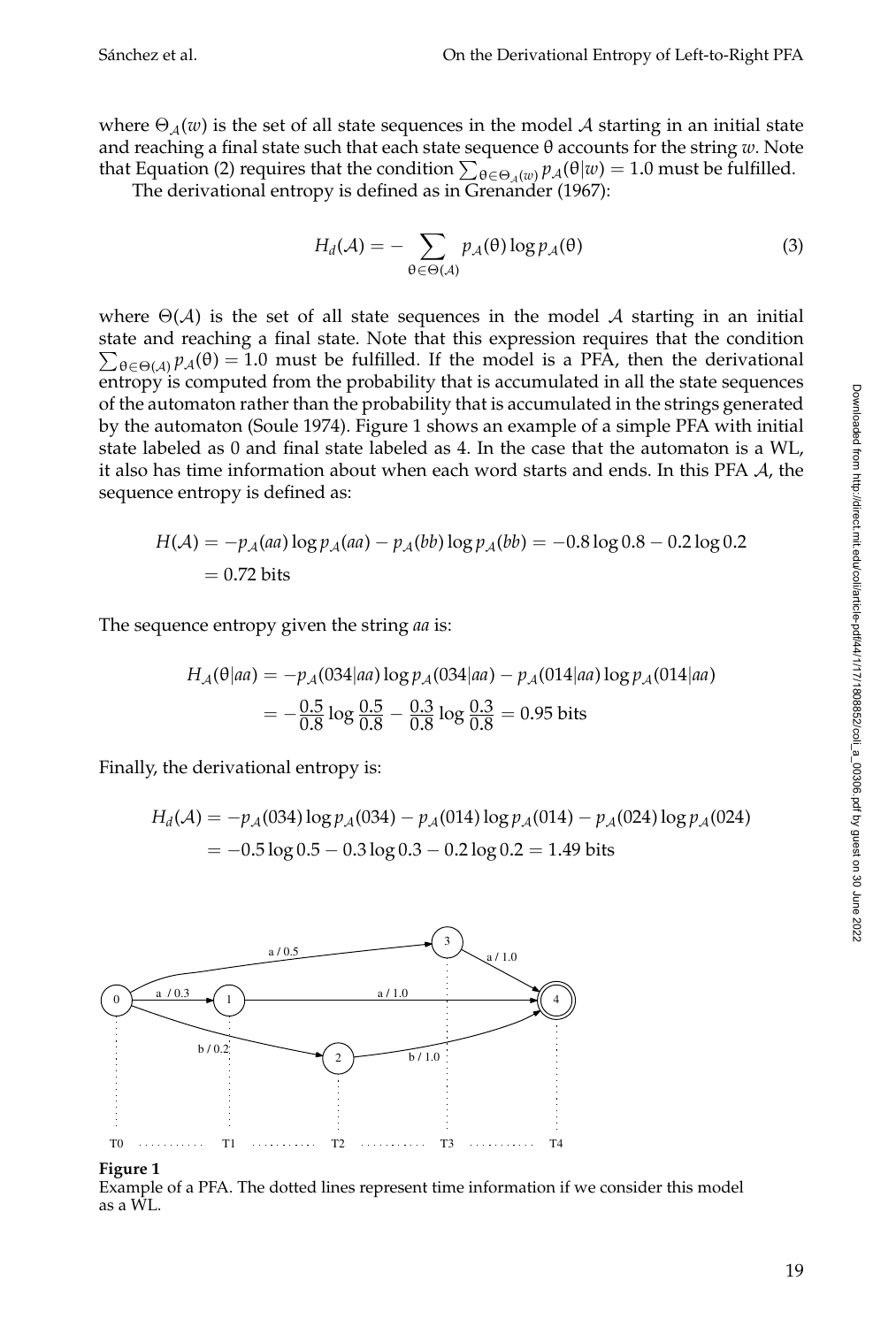Note that if we consider the graph in Figure 1 as a WL produced by a decoder, the lower the sequence entropy is, the better, because it means that the decoder has low uncertainty about the output. A similar reasoning can be applied to the opposite—that is, the lower the uncertainty about the output, the lower the sequence entropy is. In the case of the derivational entropy, the lower it is, the lower the decoder's uncertainty about the output. However, the opposite is not necessarily true. Unfortunately, the computation of Equation (1) is an open problem. Nevertheless, the sequence entropy (1) is upper-bounded by the derivational entropy (Soule 1974), and, therefore, the lower the derivational entropy, the lower the sequence entropy. This makes the computation of the derivational entropy a very interesting problem. The computation of Equation (2) was studied in Hernando, Crespi, and Cybenko (2005). In this article, we will focus on the efficient computation of Equation (3) for PFA and HMM. If the finite-state model is considered as a WL, then it has to be normalized because the WL produced by a decoder is not necessarily normalized.

An algorithm that is based on a matrix inversion was introduced in Grenander (1967) for computing Equation (3), and, therefore, the time complexity is cubic with the number of states. Note that in the case of WL, the number of states can be thousands in practical situations, and therefore this solution is not interesting in practice. There is also interesting research related to the efficient computation of Equation (2). As mentioned, an efficient computation with HMM was proposed in Hernando, Crespi, and Cybenko (2005), and a generalized version was explored in Ilic (2011). When the word sequence is partially known, Mann and McCallum (2007) provide an algorithm for computing the entropy with conditional random fields. The derivational entropy of a probabilistic context-free grammar was investigated in Corazza and Satta (2007), and it was demonstrated that the derivational entropy coincides with the cross-entropy when the cross-entropy is used as objective function for probabilistic estimation of the probabilities of the rules. The computation of the derivational entropy for finite-state models was studied in Nederhof and Satta (2008), but an approximate solution was stated as the solution of a linear system of equations. Note that, in Hernando, Crespi, and Cybenko (2005), Mann and McCallum (2007), and Ilic (2011), the computation of Equation (2) is studied, whereas in this article the computation of Equation (3) is studied, as in Grenander (1967).

Cubic algorithms with respect to the number of states have been proposed for computing the derivational entropy of PFA without restrictions (Corazza and Satta 2007; Nederhof and Satta 2008). This article presents an algorithm that is asymptotically more efficient for left-to-right PFA (and therefore for WL), that is, linear with respect to the number of edges. This algorithm is then extended to left-to-right HMM. If the PFA is obtained from a WFA, like a WL, then it has to be adequately normalized for computing the derivational entropy. In this article, we adopt the normalization described in Thompson (1974), and we improve its computation for left-to-right PFA. The proposed normalization guarantees that the relative weights of the state sequences after the normalization are preserved. Normalization of WFA and probabilistic grammars have been studied in different articles. Thompson (1974) proposed the normalization of probabilistic grammars, on which our normalization technique is based. Normalization of WFA has also been studied in Mohri (2009), who proposed the *weight pushing* algorithm. Grammar normalization is also investigated in Chi (1999) and Abney, McAllester, and Pereira (1999). The normalization in WL is also a necessary process in order to compute word confidence measures at the frame level for many purposes (Wessel et al. 2001).

This article is organized as follows: Section 2 specifies the notation related to PFA, and the computation of like-forward and like-backward probabilities from these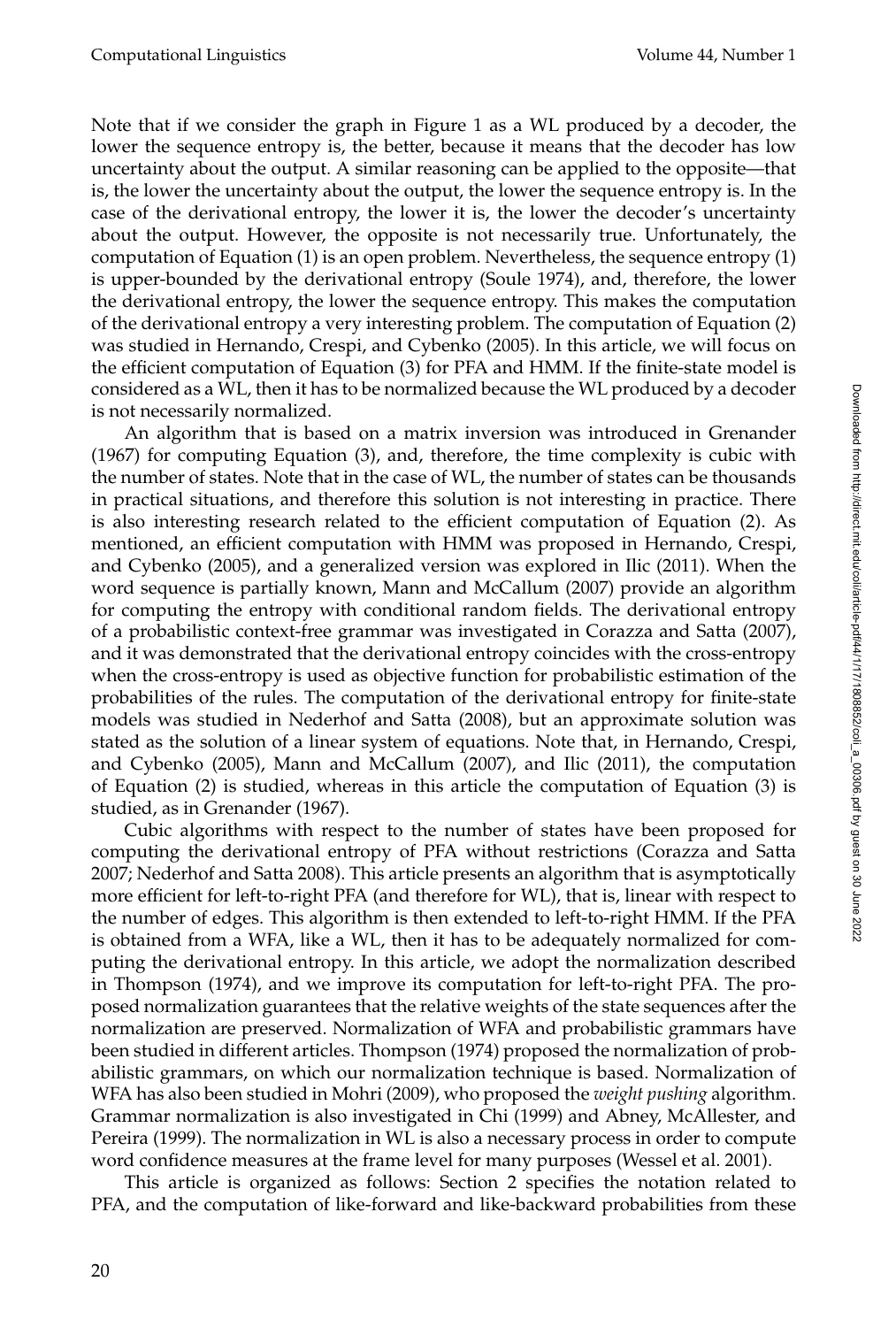models. These forward and backward probabilities are not the classical probabilities and they are necessary for subsequent computations. In the case of models that may not be normalized, such as WL produced by a decoder, they need to be normalized before computing the derivational entropy. This normalization is explained in Section 3. At the end of Section 3, we include a discussion on related normalization techniques. Section 4 explains the main contribution of this article—namely, the efficient computation of the derivational entropy. Section 5 extends the computation of the derivational entropy to continuous HMM.

### **2. Left-to-Right Probabilistic Finite-State Automata**

We introduce the notation related to PFA that will be used in this article following Vidal et al. (2005).

**Definition 1.** A *PFA* is a tuple  $A = \langle Q, \Sigma, \delta, I, F, P \rangle$ , where:  $Q$  is a finite set of states;  $\Sigma$  is the alphabet;  $\delta\subseteq Q\times\Sigma\times Q$  is a set of transitions;  $I:Q\to\mathbb{R}^{\geq 0}$  is the probability function of a state being an initial state;  $P : \delta \to \mathbb{R}^{\geq 0}$  is a probability function of transition between states; and  $F:Q\to\mathbb{R}^{\geq 0}$  is the probability function of a state being a final state. *I*, *P*, and *F* are functions such that:

$$
\sum_{i \in Q} I(i) = 1 \tag{4}
$$

$$
\forall i \in Q, F(i) + \sum_{v \in \Sigma, j \in Q} P(i, v, j) = 1 \tag{5}
$$

For the sake of notation simplification, *P* is assumed to be extended with  $P(i, v, j) =$ 0 for all  $(i, v, j) \notin \delta$ . An automaton is said to be **proper** if it satisfies Equation (5).

In this article, we will assume that all states are nominated by integers from 0 to  $|Q| - 1$ . For simplicity, we assume that the PFA have only one initial state, named 0, and, therefore, the sum in Equation (4) has only one term. We assume without loss of generality that the PFA has only one final state, named  $|Q| - 1$ , without loops. These assumptions greatly simplify the notation. For practical reasons, and also for simplifying the notation, we assume that the empty string is not in  $L(\mathcal{A})$ . This last assumption implies that PFA with only one state are not allowed.

In order to deal with the probability of the finite-length strings generated by a PFA, we introduce the following notation. Let  $\theta_A = (i_0, v_1, i_1, v_2, i_2, \ldots, i_{k-1}, v_k, i_k)$  be a path in A for the string *w* whose length is *k*; that is, there is a sequence of transitions  $(i_0, v_1, i_1), (i_1, v_2, i_2), \ldots, (i_{k-1}, v_k, i_k) \in \delta$  such that  $w = v_1v_2 \ldots v_k$ . We do not consider empty paths and therefore  $k \geq 1$ . The probability of generating such a path is:

$$
p_{\mathcal{A}}(\theta_{\mathcal{A}}) = \left(\prod_{j=1}^{k} P(i_{j-1}, v_j, i_j)\right) = \prod_{(i,v,j)\in\delta} P(i, v, j)^{\mathcal{N}((i,v,j), \theta_{\mathcal{A}})}
$$
(6)

where  $N((i, v, j), \theta_A)$  is the number of times that the transition  $(i, v, j)$  has been used in  $\theta_A$ .

**Definition 2.** A **valid path** in a PFA  $\mathcal A$  is a path  $\theta_{\mathcal A} = (i_0 = 0, v_1, i_1, v_2, i_2, \ldots, i_{k-1}, v_k, i_k = 1, 0$  $|Q|$  − 1). for some  $w = v_1v_2 \dots v_k$ . The set of valid paths in A will be denoted as  $\Theta_A$ .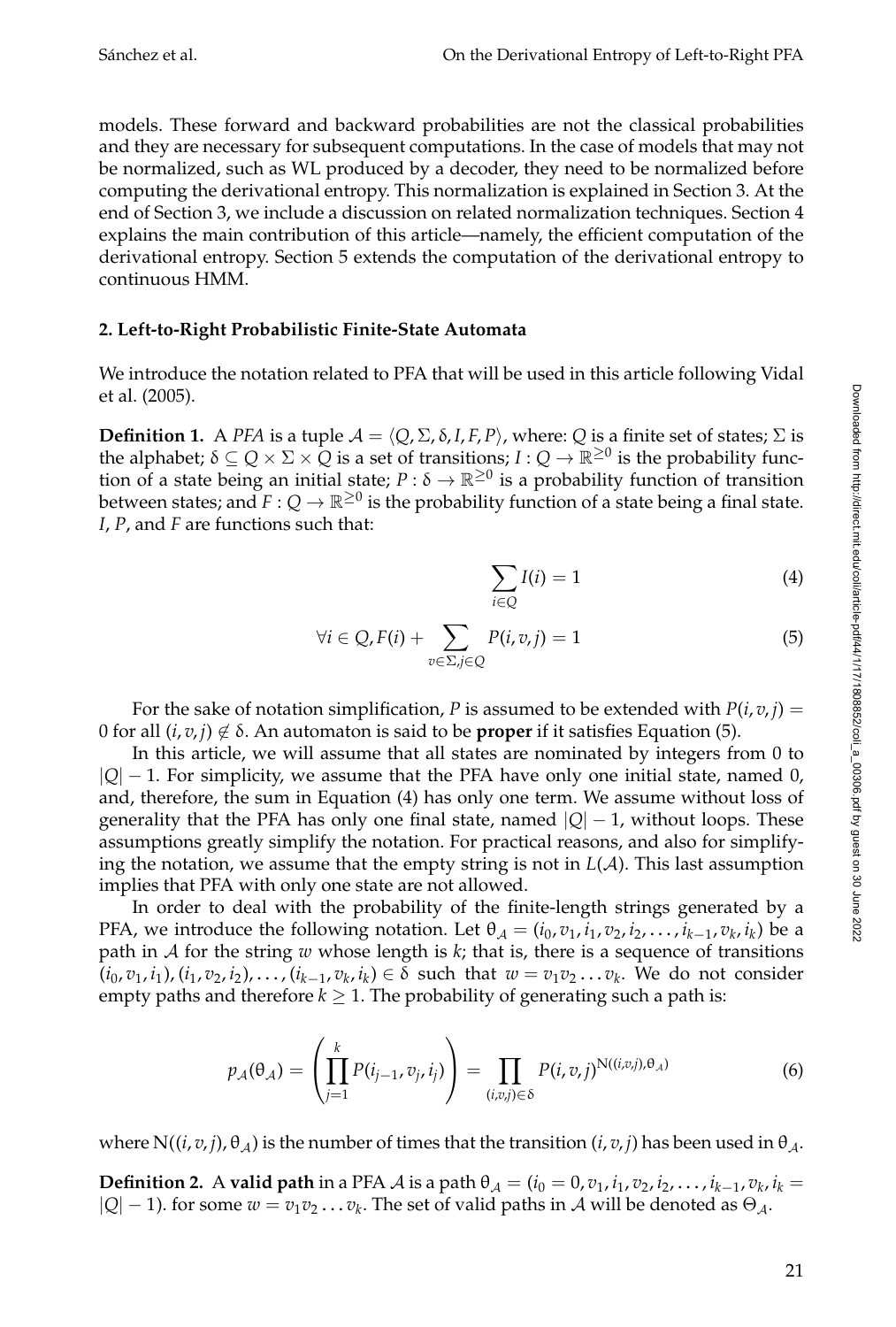The probability of generating *w* with *A* is  $p_A(w) = \sum_{\theta \in \Theta_A(w)} p_A(\theta)$ , where  $\Theta_A(w)$ is the set of all valid paths in  $A$  for a given  $w$ . The language generated by a PFA  $A$  is  $L(\mathcal{A}) = \{w : p_{\mathcal{A}}(w) > 0\}$ . A PFA is said to be consistent if  $\sum_{w \in L(\mathcal{A})} p_{\mathcal{A}}(w) = 1$ . A PFA is consistent if its states are useful, that is, all states appear in at least one valid path (Vidal et al. 2005).

 $\bf{Definition 3.~A~left-to-right~PFA}^3$  is defined as a PFA such that each state can have loops but it has no cycles, and if the loops are removed then a directed acyclic automaton is obtained. The final state has no loops.

A left-to-right PFA has an equivalent *left-to-right* HMM<sup>4</sup> representation and vice versa, and they share the characteristic that once a state *i* has been reached, then it is not possible to go back to state *j* such that *j* < *i*. If the loops are removed in a left-to-right PFA, then a topological order might be induced on the resulting PFA. In the induced loop-free PFA, we call this order *pseudo*-topological order.<sup>5</sup> From now on, we consider left-to-right PFA.

From Definition 2, we define  $\Theta_{\mathcal{A}}(i, j, l)$  as the set of all paths starting in *i*, and ending in *j* with  $l$  ( $l \ge 1$ ) different states (*i* and *j* inclusive). Note that *l* is not the length of the path, but the number of states that are different in each path from *i* to *j*. For example, in the PFA in Figure 2, the two paths  $(0, a, 1, a, 2)$  and  $(0, a, 0, a, 1, a, 1, b, 2)$  belong to  $\Theta_{\mathcal{A}}(0, 2, 3)$ , because both start in state 0, arrive to state 2, and use three different states: 0, 1, and 2. But their lengths are different. The generated string when traversing a path is not relevant for the computations involved in this article, so, to simplify, the symbol information is omitted in subsequent definitions. We define the following probability:

$$
p_{\mathcal{A}}(\Theta_{\mathcal{A}}(0,i,l)) = \sum_{\Theta \in \Theta_{\mathcal{A}}(0,i,l)} p_{\mathcal{A}}(\Theta) \tag{7}
$$

as the probability that is accumulated in all prefixes generated by A going through *l* different states and ending in state *i*. This value is necessary for normalizing a WFA, as we describe subsequently. A similar expression to Equation (7) can be defined for suffixes:

$$
p_{\mathcal{A}}(\Theta_{\mathcal{A}}(i,|Q|-1,l)) = \sum_{\Theta \in \Theta_{\mathcal{A}}(i,|Q|-1,l)} p_{\mathcal{A}}(\Theta)
$$
\n(8)

is the probability that is accumulated in all suffixes generated by A traversing *l* different states and starting in state *i*. This expression is also necessary for normalizing a WFA. Note that Equation (8) makes sense for  $l \geq 2$  because for  $l = 1$  we have that  $\Theta_{\mathcal{A}}(|Q|-1,|Q|-1,1)$  is empty, since we assumed only one final state without loops. When  $l = |Q|$  then  $p_A(\Theta_A(0, |Q| - 1, |Q|)) = 1.0$ .

For subsequent computations, the computation of the probability of all paths (substrings) that can be composed from the loops of a single state is needed. If the state has just one loop, then the computation is trivial. Given a state of a left-to-right PFA that has two loops, each of which is labeled with a different symbol (like state 2 in Figure 2) Downloaded from http://direct.mit.edu/coli/article-pdf/44/1/17/1808852/coli\_a\_00306.pdf by guest on 30 June 2022

<sup>3</sup> PFA of this type are also known as Bakis models (Bakis 1976).

<sup>4</sup> HMM will be defined formally in Section 5.

<sup>5</sup> Note that different *pseudo*-topological orders can exist, but this is not relevant in this article. We will consider just one of them.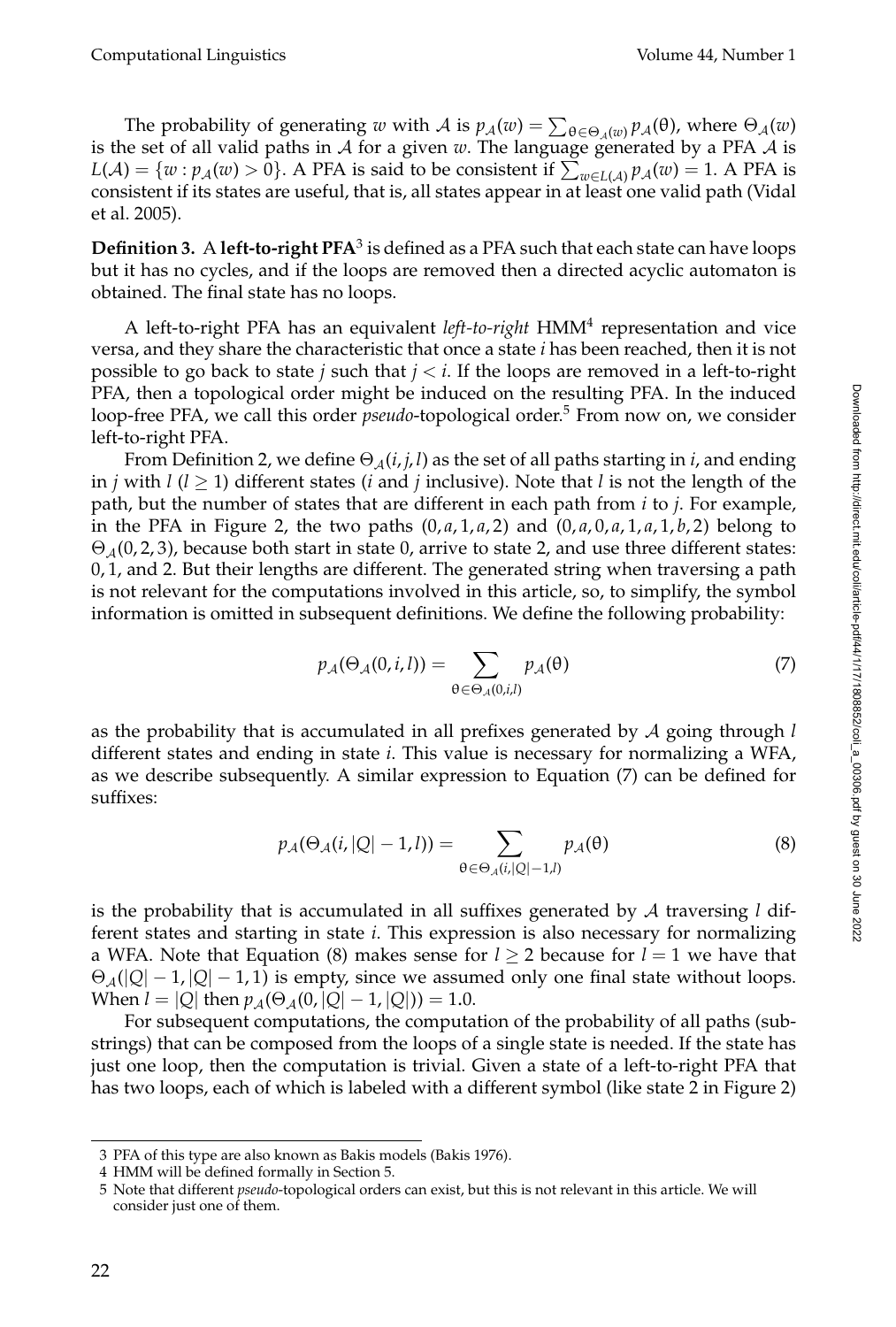

**Figure 2** Example of a left-to-right PFA.

the substrings that can be composed using the loops in state 2 in increasing length and their probability is:

$$
p(a) + p(b) = 0.4 + 0.2
$$
  
\n
$$
p(aa) + p(ab) + p(ba) + p(bb) = 0.4^2 + 2 \cdot 0.4 \cdot 0.2 + 0.2^2
$$
  
\n
$$
p(aaa) + p(aab) + p(aba) + p(baa) + p(baa) + p(bbb) = 0.4^3 + 3 \cdot 0.4^2 \cdot 0.2 + 3 \cdot 0.4 \cdot 0.2^2 + 0.4^3
$$

. . .

Note that the previous terms are related to binomial coefficients and the product of a polynomial with two terms (there are two terms because there are two loops, each of which has a different symbol). If we add all these terms for all possible lengths, including the empty string, and we call  $r$ ,  $(r < 1)$ , the addition of all loop probabilities in the same state, then we obtain:

$$
\sum_{n=0}^{+\infty} (P(2, a, 2) + P(2, b, 2))^n = \sum_{n=0}^{+\infty} r^n = \frac{1}{1-r}
$$

In the previous expression, when  $n = 0$ , no loop in state is used and the probability of paths that go through the state is multiplied by 1 so its value is not changed.

If there are three loops with different symbols (e.g.  $\{a, b, c\}$ ), with probabilities  $a_1 =$  $P(i, a, i)$ ,  $b_1 = P(i, b, i)$ , and  $c_1 = P(i, c, i)$ , respectively, then the result is analogous:

$$
p(a) + p(b) + p(c) = a_1 + b_1 + c_1
$$
  

$$
p(aa) + p(ab) + p(ba) + p(bb) + p(bc) +
$$
  

$$
p(ca) + p(cb) + p(cc) = a_1 + b_1 + c_1 + 2a_1b_1 + 2a_1c_1 + 2b_1c_1
$$

. . .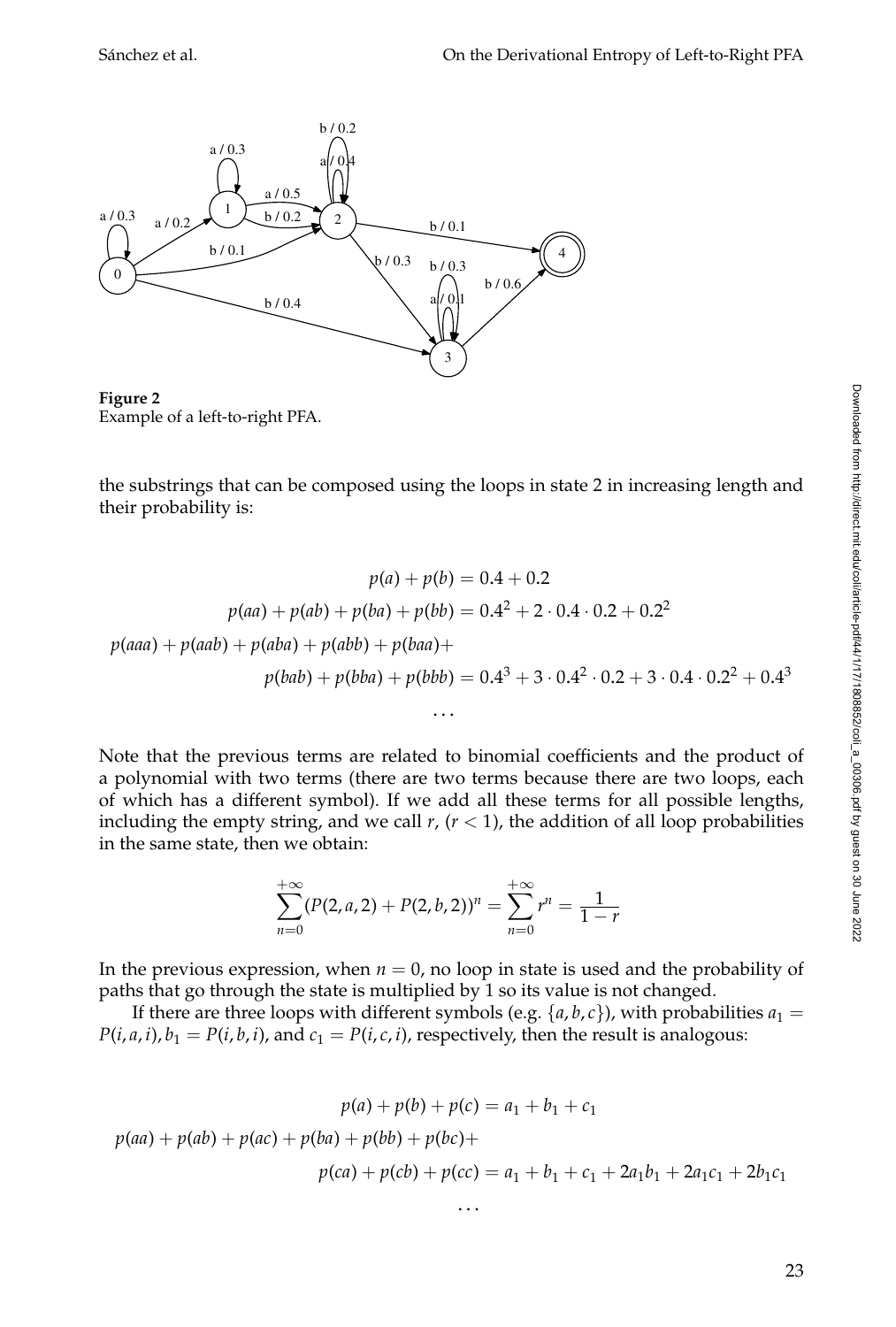In general, we have that the addition of the probabilities of all paths using the loops of a single state  $i, 0 \le i < |Q| - 1$ , is:

$$
\sum_{n=0}^{+\infty} \left( \sum_{\substack{v \in \Sigma: \\ P(i,v,i) \neq 0}} P(i,v,i) \right)^n = \sum_{n=0}^{+\infty} r^n = \frac{1}{1-r}
$$

**Proposition 1.** For any  $i, 0 \le i < |Q|$ , it is fulfilled that  $\sum_{l=2}^{|Q|-i} p_{\mathcal{A}}(\Theta_{\mathcal{A}}(i, |Q|-1, l)) = 1$ .

*Proof.* Note that *i* affects the number of different states in the paths from *i* to |*Q*| − 1, and this is the reason why the previous sum ranges from  $l = 2$  to  $|Q| - 1 - i + 1 = |Q| - i$ .

The proof is by induction on *l* and following the nodes in the reverse of the *pseudo*topological order. Note that we start the proof for  $i = |Q| - 2$  because the final state has no loops. In this case, the sum ranges from  $l = 2$  to  $|Q| - (|Q| - 2) = 2$ :

$$
\sum_{l=2}^{2} p_{\mathcal{A}}(\Theta_{\mathcal{A}}(|Q|-2,|Q|-1,l)) = \sum_{\theta \in \Theta_{\mathcal{A}}(|Q|-2,|Q|-1,2)} p_{\mathcal{A}}(\theta) = \frac{1}{1-r_{|Q|-2}}(1-r_{|Q|-2}) = 1
$$

The last product is the probability of all paths generated through the loops in state  $|Q|$  – 2 times the transitions to the final state.

For *i* in the *pseudo*-topological order, such that  $0 \le i < |Q| - 2$ ,

$$
\sum_{l=2}^{|Q|-i} p_{A}(\Theta_{A}(i,|Q|-1,l)) = \sum_{l=2}^{|Q|-i} \sum_{\theta \in \Theta_{A}(i,|Q|-1,l)} p_{A}(\theta)
$$
  
= 
$$
\sum_{\substack{i < j \leq |Q|-1 \\ v \in \Sigma}} \frac{1}{1-r_{i}} P(i, v, j) \sum_{l=2}^{|Q|-j} \sum_{\theta \in \Theta_{A}(j,|Q|-1,l)} p_{A}(\theta)
$$
  
= 
$$
\sum_{\substack{i < j \leq |Q|-1 \\ v \in \Sigma}} \frac{1}{1-r_{i}} P(i, v, j) \sum_{l=2}^{|Q|-j} p_{A}(\Theta_{A}(j,|Q|-1,l)) = \frac{1}{1-r_{i}} (1-r_{i}) = 1
$$

The proposition establishes that given a consistent PFA, then any PFA induced from a node and the nodes reachable from it and the corresponding edges is also consistent.

We now describe how Equation (7) can be computed. This computation is similar to the classical *forward* computation proposed for HMM (Vidal et al. 2005). We define  $\hat{\alpha}_A(i,l)$ ,  $0 \le i \le |Q|-1$  and  $1 \le l \le |Q|$  as the probability accumulated in all prefixes with paths each of which has *l* different states and reaching state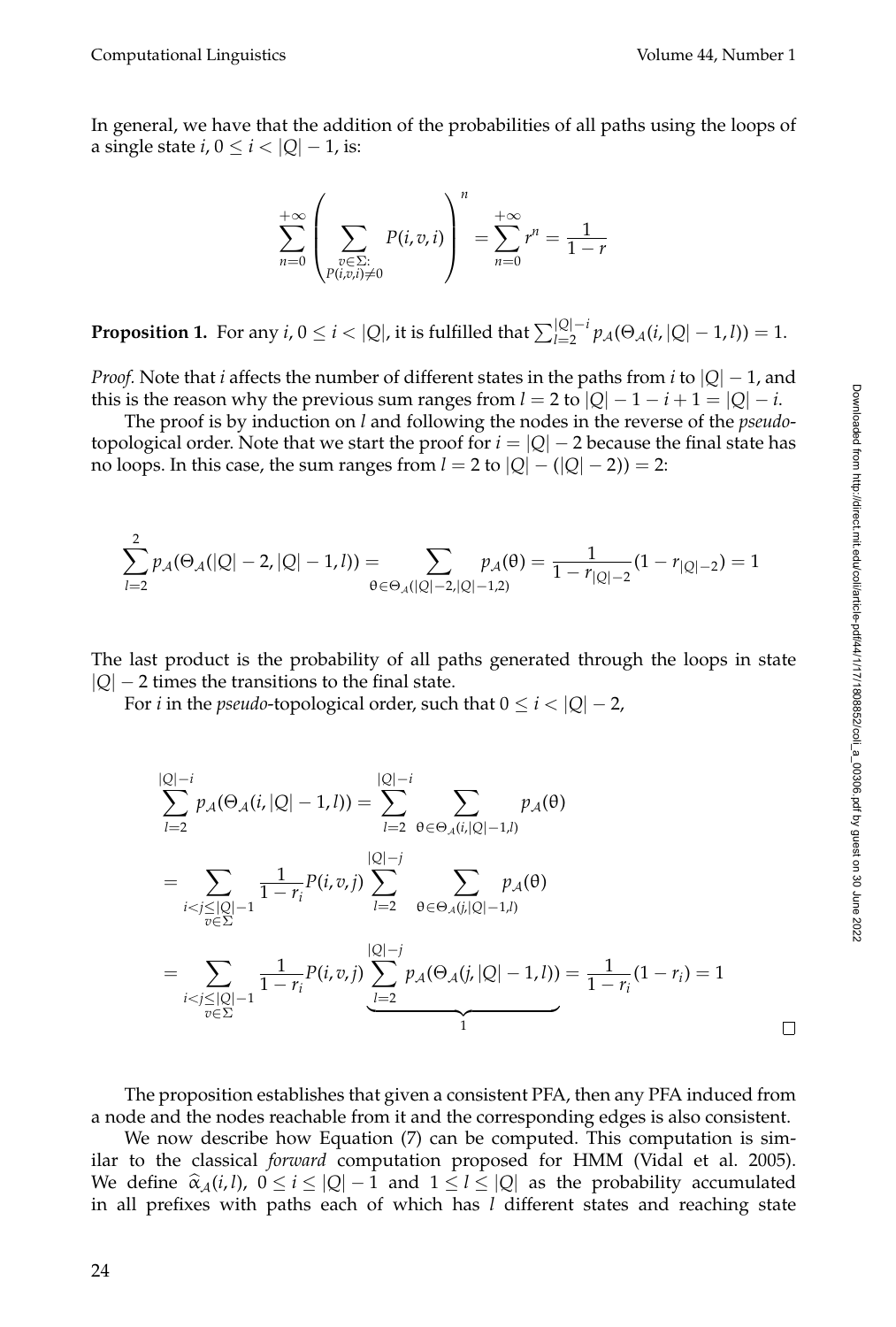$\Box$ 

*i*:  $\hat{\alpha}_A(i, l) = p_A(\Theta_A(0, i, l))$ . The computation of  $\hat{\alpha}_A(\cdot, \cdot)$  can be performed with this new *forward* algorithm:

$$
\begin{aligned}\n\widehat{\alpha}_{\mathcal{A}}(0,1) &= \frac{1}{1-r_0} \\
\widehat{\alpha}_{\mathcal{A}}(i,l) &= \sum_{\theta \in \Theta_{\mathcal{A}}(0,i,l)} p_{\mathcal{A}}(\theta) = \sum_{\substack{v \in \Sigma, \\ 0 \le j < i}} \widehat{\alpha}_{\mathcal{A}}(j,l-1)P(j,v,i) \frac{1}{1-r_i} \\
&= \frac{1}{1-r_i} \sum_{\substack{v \in \Sigma, \\ 0 \le j < i}} \widehat{\alpha}_{\mathcal{A}}(j,l-1)P(j,v,i) \quad 1 < l \le |Q|, l-1 \le i \le |Q|-1\n\end{aligned}
$$

where  $r_i$  is the addition of all loop probabilities in state *i*. If  $i = |Q| - 1$ , then  $r_{|Q|-1} = 0$ .

**Proposition 2.**  $\sum_{l=1}^{|Q|} \hat{\alpha}_{\mathcal{A}}(|Q| - 1, l) = 1.$ 

Similar results can be obtained for suffixes that are generated by  $A$  as can be seen in Equation (8). We define for  $0 \le i \le |Q| - 1$  and  $2 \le l \le |Q|$ ,

$$
\widehat{\beta}_{\mathcal{A}}(i,l) = p_{\mathcal{A}}(\Theta_{\mathcal{A}}(i,|Q|-1,l))
$$
\n(9)

as the probability accumulated in all suffixes with paths that have *l* different states, start in state *i*, and reach the final state  $|Q| - 1$ . This expression can be computed with this *backward* algorithm:

$$
\widehat{\beta}_{\mathcal{A}}(|Q|-1,1) = 1 \quad \text{for completeness},
$$
  

$$
\widehat{\beta}_{\mathcal{A}}(i,l) = \frac{1}{1-r_i} \sum_{\substack{v \in \Sigma, \\ i < j \le |Q|-1}} \widehat{\beta}_{\mathcal{A}}(j,l-1) P(i,v,j) \quad 1 < l \le |Q|, 0 \le i < |Q|-l.
$$

Let us see an example of the computation of the  $\hat{\alpha}_A(\cdot, \cdot)$  and  $\beta_A(\cdot, \cdot)$  values with the to-right PEA in Figure 2. First, we show the computation of the  $\hat{\alpha}_A(\cdot, \cdot)$  values left-to-right PFA in Figure 2. First, we show the computation of the  $\hat{\alpha}_A(\cdot, \cdot)$  values:

|          |       |       |       |       | h     |
|----------|-------|-------|-------|-------|-------|
| $\Omega$ | 1.429 |       |       |       |       |
|          |       | 0.408 |       |       |       |
| 2        |       | 0.357 | 0.714 |       |       |
| 3        |       | 0.953 | 0.179 | 0.357 |       |
|          |       |       | 0.608 | 0.179 | 0.214 |

Second, we show the computation of the  $\beta_{\mathcal{A}}(\cdot,\cdot)$  values:

|                |       |       | 2     |       |       |
|----------------|-------|-------|-------|-------|-------|
| $\mathbf{0}$   |       |       | 0.607 | 0.179 | 0.214 |
|                |       |       | 0.250 | 0.750 |       |
| $\overline{2}$ |       | 0.250 | 0.750 |       |       |
| 3              |       | 1.000 |       |       |       |
|                | 1.000 |       |       |       |       |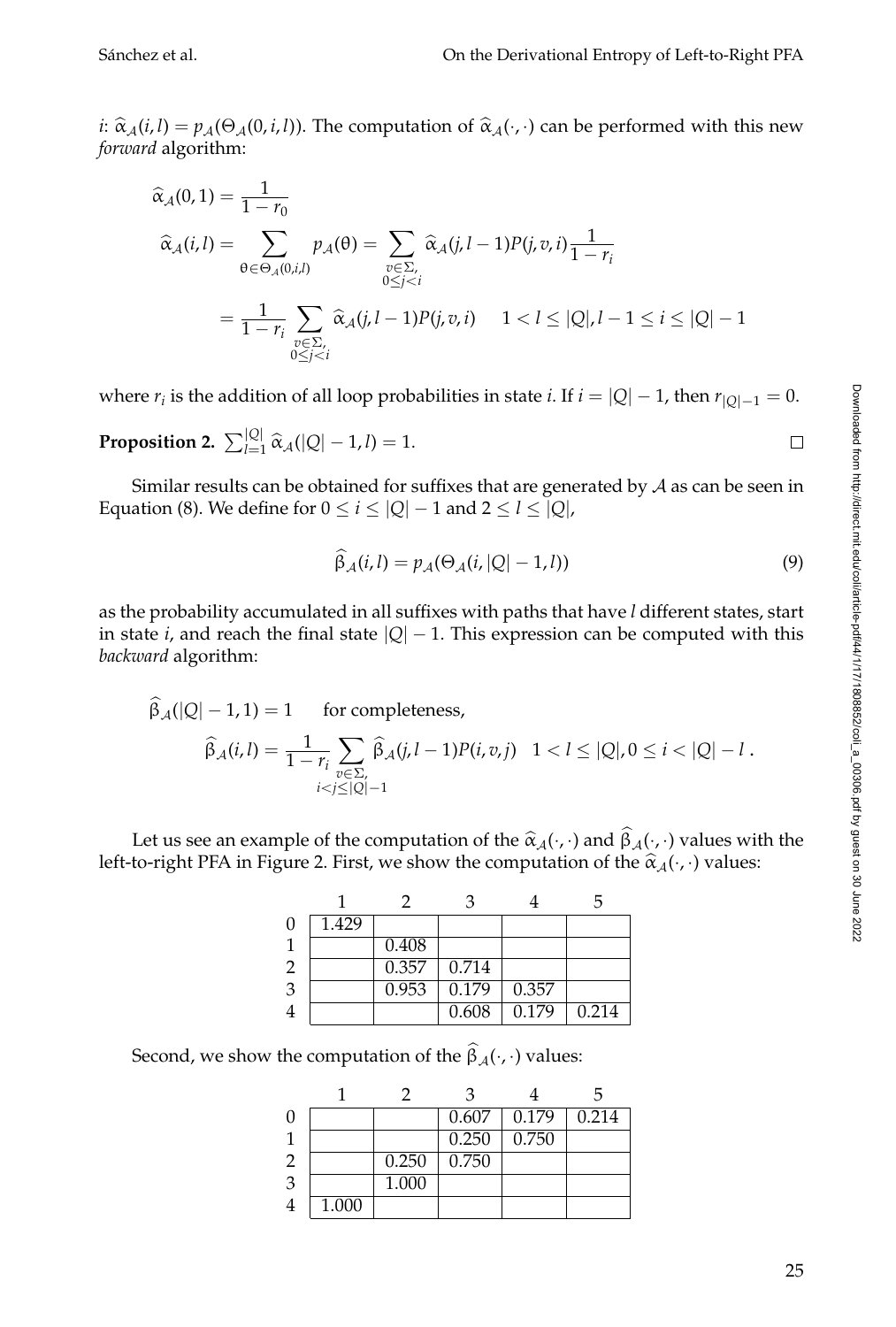Note that if we consider that each state is nominated with integers in increasing order according to the *pseudo*-topological order, then  $\hat{\alpha}_A(\cdot, \cdot)$  have null values above the main diagonal. Something analogous can be demonstrated for  $\beta_{\mathcal{A}}(\cdot, \cdot)$ , but, in that case, the null values are below the other diagonal.

The following proposition can be demonstrated from Proposition 1.

**Proposition 3.** For all *i*,  $0 \le i \le |Q| - 1$ , we have:

$$
\sum_{l=1}^{|Q|-i} \widehat{\beta}_A(i,l) = 1 .
$$

Values  $\hat{\alpha}_A(\cdot, \cdot)$  and  $\beta_A(\cdot, \cdot)$  are related to values *in*( $\cdot$ ) and *out*( $\cdot$ ) in Nederhof and Satta 8). These values can be efficiently computed with time complexity  $O(|\delta|)$  following (2008). These values can be efficiently computed with time complexity  $O(|\delta|)$  following the *pseudo*-topological order defined on A. Note that |δ| is at most *O*(|*Q*| 2 |Σ|).

#### **3. Weighted Finite-State Automata Normalization**

WFA are defined similarly to PFA, but the probability transition of PFA is substituted by a weight function.

**Definition 4.** A *WFA* is a tuple  $A = \langle Q, \Sigma, \delta, I_W, F_W, W \rangle$ , where: *Q* is a finite set of states;  $Σ$  is the alphabet;  $δ ⊆ Q × Σ × Q$  is a set of transitions;  $I_W : Q → ℝ ≥ 0$  is the weight of a state being an initial state;  $W : \delta \to \mathbb{R}^{\geq 0}$  is the weight associated with transitions between states; and  $F_W:Q\to\mathbb{R}^{\geq 0}$  is the weight of a state being a final state.

As we previously did with PFA, we only consider WFA with one initial state and one final state. Each path through the WFA has an associated weight that is computed as the product of the weights of the edges of that path. In order to compute the derivational entropy as described in Section 4, it is necessary to guarantee that the automaton is consistent. Therefore, the weights of the edges in the WFA have to be normalized, because the normalization is a sufficient condition for the WFA to be consistent and to become a PFA if all states appear at least in one path.

It is a desirable property for the normalization process of a WFA to keep the relative weights of the paths unaffected once the WFA becomes a PFA. Note that this condition can be guaranteed only if the loops in each state give rise to an infinite addition that converges to some constant value. This is the case of WL, and, therefore, we only consider WFA for which this condition is fulfilled.

A similar normalization solution proposed in Thompson (1974) for probabilistic regular grammars is adopted in this article, and it is adapted for left-to-right finite-state automata.

The final vector  $\gamma$  (Definition 12 in Thompson [1974]) of a WFA is a ( $|Q| - 1 \rangle \times 1$ column vector, where:

$$
\mathsf{v}(i) = \sum_{v \in \Sigma} W(i, v, |Q| - 1), \quad 0 \leq i < |Q| - 1
$$

The following definition is related to a definition introduced in Thompson (1974) for probabilistic grammars.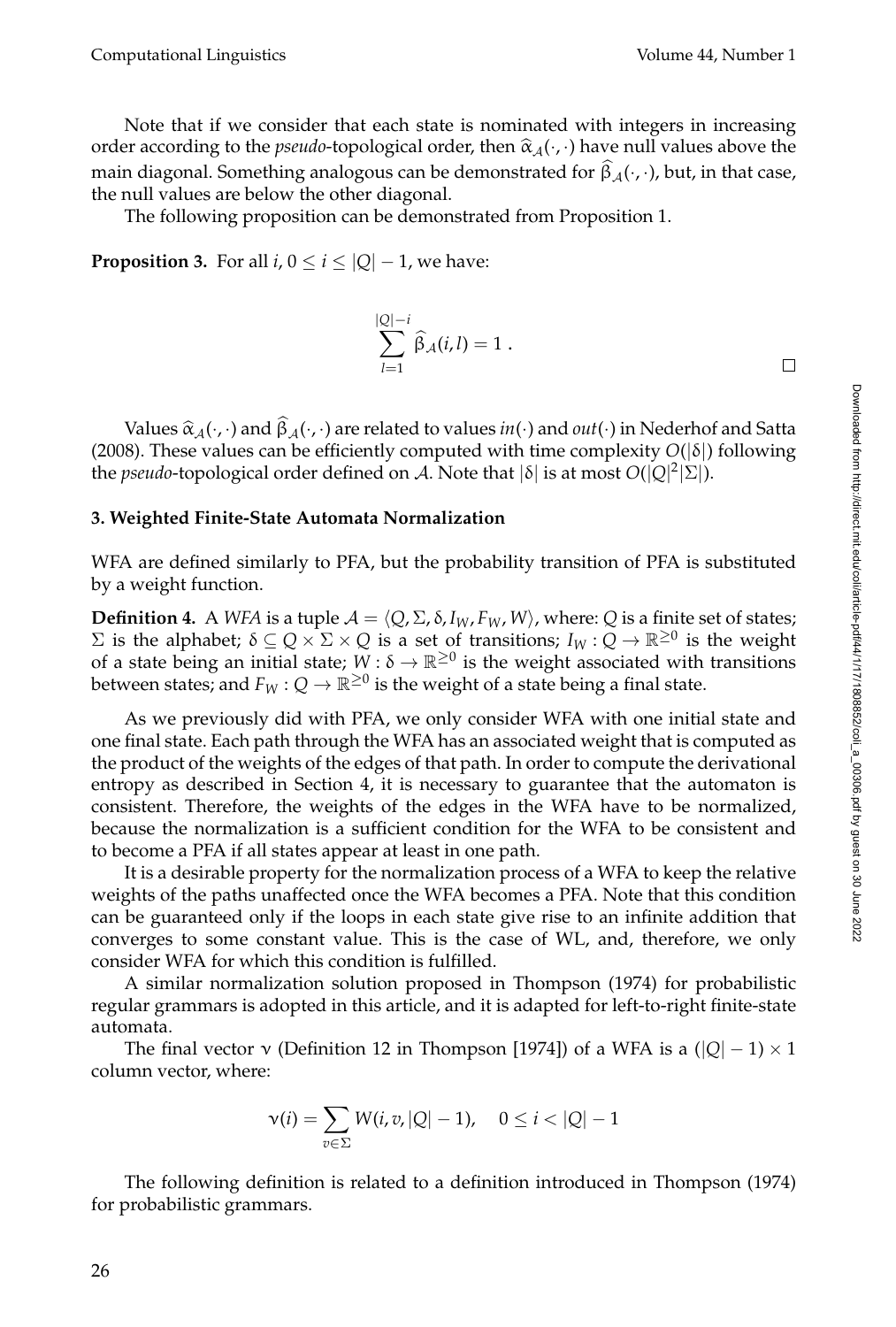**Definition 5.** The normalizing vector N of a WFA A is a  $|Q| \times 1$  column vector where each term  $\mathcal{N}(i)$ ,  $0 \le i < |Q| - 1$ , is defined such that, if all transition weights  $W(i, v, j) \in \delta$ are multiplied by  $\mathcal{N}(i)/\mathcal{N}(i)$  with  $\mathcal{N}(|Q|-1) = 1$ , then the WFA  $\mathcal{A}$  is transformed into a proper PFA.

**Definition 6.** Given a WFA A, we define the characteristic matrix *M* (Thompson 1974) of dimensions  $|Q| \times |Q|$  as:

$$
M(i,j) = \sum_{v \in \Sigma} W(i,v,j)
$$

If  $i = j$  then  $M(i, i) = r_i$ .

The following theorem for WFA is stated in Thompson (1974) for probabilistic regular grammars.

**Theorem 1.** Let  $\mathcal A$  be a WFA and  $M$ ,  $\nu$ , and  $\mathcal N$  be the corresponding characteristic matrix, final vector, and normalizing vector, where *M* and ν are known, and where the row and column of the characteristic matrix associated with state  $|Q| - 1$  have been removed. Then  $N$  can be computed as:

$$
\mathcal{N} = (I - M)^{-1} \mathbf{v} \tag{10}
$$

*Proof.* We have to demonstrate how to obtain Equation (10) and that the relative weights of the paths are unaffected. First, we demonstrate how to obtain Equation (10) as in Thompson (1974). By definition of  $N$ , normalization takes place by changing the transition weights  $W(i, v, j)$ ,  $0 \leq i, j < |Q| - 1$ , to  $W(i, v, j) \mathcal{N}(j) / \mathcal{N}(i)$ . When  $j = |Q| - 1$ , then  $W(i, v, |Q| - 1) / \mathcal{N}(i)$ . Then, the sum of the new weights have to add up to 1 for all *i*. That is:

$$
\sum_{\substack{v \in \Sigma \\ 0 \le j < |Q|-1}} W(i, v, j) \frac{\mathcal{N}(j)}{\mathcal{N}(i)} + \sum_{v \in \Sigma} W(i, v, |Q| - 1) \frac{1}{\mathcal{N}(i)} = 1
$$

This yields

$$
\sum_{\substack{v \in \Sigma \\ 0 \le j < |Q| - 1}} W(i, v, j) \mathcal{N}(j) + \sum_{v \in \Sigma} W(i, v, |Q| - 1) = \mathcal{N}(i)
$$
\n
$$
\sum_{0 \le j < |Q| - 1} M(i, j) \mathcal{N}(j) + \mathcal{V}(i) = \mathcal{N}(i)
$$

that in matrix form is  $M\mathcal{N} + \mathcal{V} = \mathcal{N}$ , which yields  $\mathcal{N} = (I - M)^{-1}\mathcal{V}$ . Matrix  $(I - M)^{-1}$  is upper triangular with non-null diagonal for left-to-right WFA.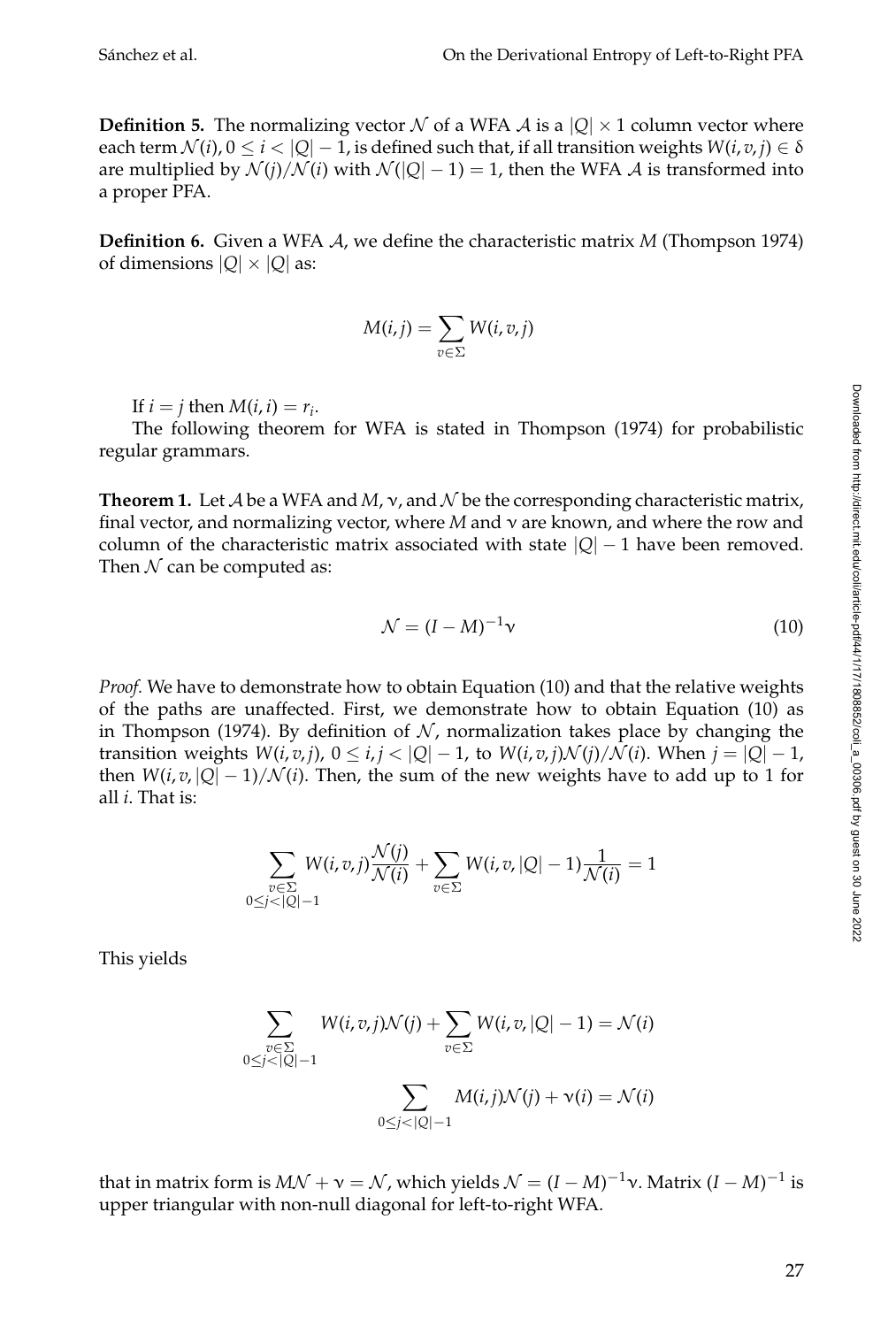Computational Linguistics Volume 44, Number 1

Second, we demonstrate that the relative weights of the valid paths are unaffected. Suppose that  $A'$  is the normalized PFA obtained after normalizing a WFA A. Then, for a given path  $θ$  in  $A'$  of size  $k$ :

$$
p_{A'}(\theta) = \prod_{i=1}^{k} P_{A'}(s_{i-1}, v_i, s_i) = \prod_{i=1}^{k} \frac{W_A(s_{i-1}, v_i, s_i) \mathcal{N}(s_i)}{\mathcal{N}(s_{i-1})}
$$
  
= 
$$
\frac{W_A(0, v_1, s_1) \mathcal{N}(1)}{\mathcal{N}(0)} \cdots \frac{W_A(s_{k-1}, v_k, |Q| - 1) \mathcal{N}(|Q| - 1)}{\mathcal{N}(s_{k-1})}
$$
  
= 
$$
\frac{\prod_{i=1}^{k} W_A(s_{i-1}, v_i, s_i)}{\mathcal{N}(0)} = \frac{\mathcal{W}_A(\theta)}{\mathcal{W}_A(\theta_A(0, |Q| - 1, \cdot))}
$$

The last equation is because  $\mathcal{N}(0)$  is the weight accumulated in all paths in the WFA,  $W_A(\Theta_A(0, |Q|-1, \cdot))$  (as we will see below), and  $W_A(\theta)$  is defined in a way similar to Equation (6). Therefore, the normalization keeps the relative weight distribution of the paths in the normalized PFA  $A'$ . П

Note that  $\mathcal{N}(|Q|-1) = 1$  according to Definition 5.

Expression (10) requires the computation of a matrix inversion. Note that this inverse matrix exists only if the condition about the convergence of the infinite additions in loops is satisfied. As we noted previously, this condition is satisfied for WL, which is the type of WFA that we are interested in. Let us see how  $N$  can be efficiently computed in a left-to-right automaton by avoiding the matrix inversion. Note that

$$
(I - M)^{-1} = \sum_{k=0}^{\infty} M^k
$$
 (11)

Each  $M^k(i,j)$  is in fact the addition of the weights of all paths from *i* to *j* (*i*, *j*  $\neq |Q| - 1$ ) with length *k* that have at most  $k+1$  different states. Therefore, if  $i = j$ ,  $i \neq |Q|-1$ , expression (11) becomes:

$$
\sum_{k=0}^{\infty} M^{k}(i, i) = \sum_{k=0}^{\infty} r_{i}^{k} = \frac{1}{1 - r_{i}}
$$
\n(12)

given that there are no cycles, only loops. If  $i \neq j$ , then Equation (11) becomes:

$$
\sum_{k=0}^{\infty} M^{k}(i,j) = \sum_{k=1}^{|Q|-2} W(\Theta_{\mathcal{A}}(i,j,k+1))
$$
\n(13)

In the summation in the right-hand side of the previous equation,  $k \neq |Q| - 1$  because, as stated in Theorem 1, the row and column of the characteristic matrix *M* associated with state  $|Q| - 1$  have been removed. Therefore:

$$
\mathcal{N}(i) = \sum_{0 \le j < |Q|-1} (I - M)^{-1}(i, j)\mathbf{v}(j) = \frac{1}{1 - r_i} \mathbf{v}(i) + \sum_{i < j < |Q|-1} \sum_{k=1}^{|Q|-2} \mathcal{W}_{\mathcal{A}}(\Theta_{\mathcal{A}}(i, j, k+1)) \mathbf{v}(j)
$$
\n
$$
= \sum_{k=1}^{|Q|-1} \mathcal{W}_{\mathcal{A}}(\Theta_{\mathcal{A}}(i, |Q|-1, k+1)) \tag{14}
$$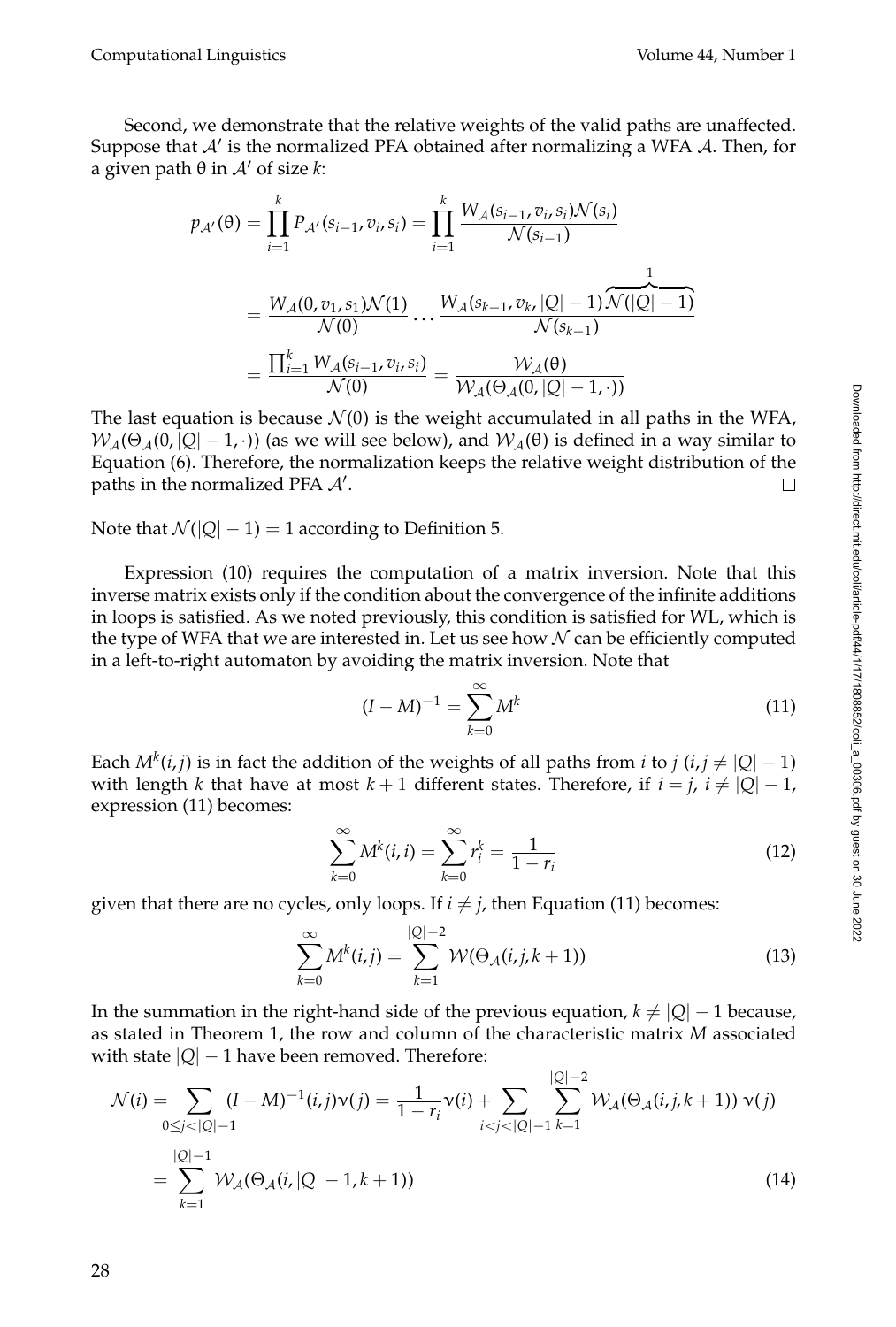The inner part in Equation (14) is analogous to Equation (9), and it can be interpreted as the addition of the weights of all paths from *i* to  $|Q| - 1$ . Note that  $\mathcal{N}(0)$  represents the weight accumulated in all paths in the WFA  $W_A(\Theta_A(0, |Q|-1, \cdot))$  (as we mentioned in Theorem 1):

$$
\mathcal{N}(0) = \sum_{k=1}^{|Q|-1} \mathcal{W}_{\mathcal{A}}(\Theta_{\mathcal{A}}(0, |Q|-1, k+1)) = \mathcal{W}_{\mathcal{A}}(\Theta_{\mathcal{A}}(0, |Q|-1, \cdot))
$$
(15)

As a final remark, note how the normalization takes place: Each transition weight  $W(i, v, j)$  in the WFA  $A$  is changed inversely proportional to the weight accumulated in all the paths that start in  $i$ , that is,  $\mathcal{N}(i)$ , and it is changed directly proportional to the weight accumulated in all the paths that start in *j*, that is,  $\mathcal{N}(j)$ .

Expression (14) can be computed with an algorithm that is similar to the backward algorithm, and then summing up for all values in row *i*. In this way, the time complexity for obtaining the normalizing vector is less than the cubic time required by the matrix inversion.

Let us see an example of the normalization process with the acyclic WFA of Figure 3. This WFA is neither proper nor consistent.

After computations in Theorem 1 and given that  $\mathcal{N}(|Q|-1) = 1.0$ , we get:  $\mathcal{N}^T =$ (0.2154 0.2332 0.3571 0.5712 1.0). If we use the backward algorithm and we sum up for each row, then we obtain the same normalizing vector but more efficiently:

|   |        |        | 0.1637 | 0.0368 | 0.0149 | 0.2154 |
|---|--------|--------|--------|--------|--------|--------|
|   |        |        | 0.1042 | 0.119  |        | 0.2232 |
|   |        | 0.1667 | 0.1904 |        |        | 0.3571 |
| 3 |        | 0.5712 |        |        |        | 0.5712 |
|   | 1.0000 |        |        |        |        |        |

If this normalizing vector is applied to the WFA of Figure 3, then the PFA of Figure 4 is obtained. PFA of Figure 4 is proper and consistent.



**Figure 3** Example of a left-to-right WFA.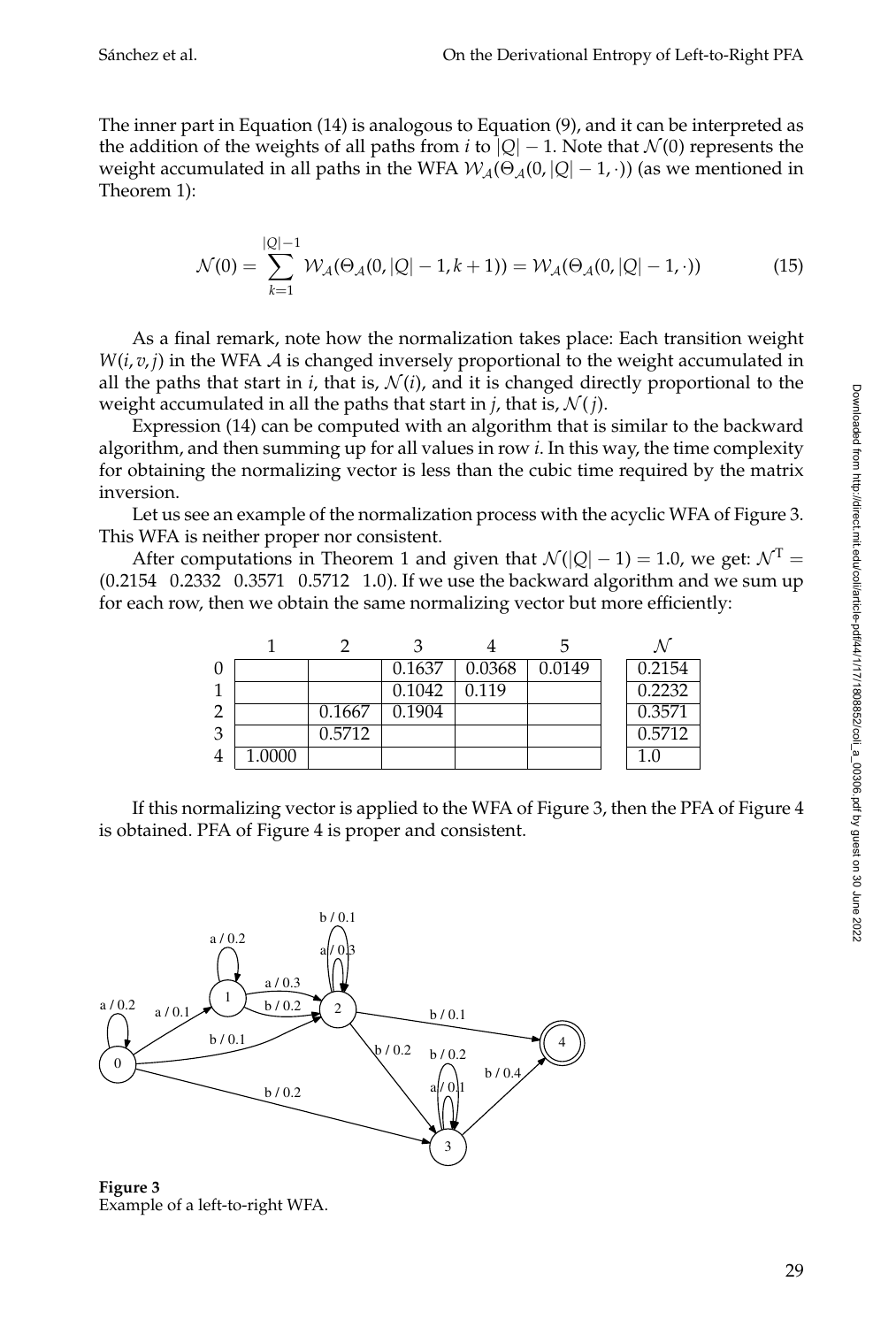

**Figure 4** PFA obtained after the normalization has been applied.

This normalization technique is related to the weight pushing algorithm (Mohri 2009) as follows: The value  $d[q]$  defined in expression (35) in Mohri (2009) is analogous to the value  $\mathcal{N}(q)$  that is introduced in our Definition 5. Both values represent the accumulated weight in all state sequences from state *q* to the final state. The computations introduced in expressions (36)–(38) in Mohri (2009) are the same normalization that we explicitly introduce in the proof of Theorem 1 (see an interpretation of this normalization in the paragraph that follows our Equation (15)). The value  $\mathcal{N}(q)$  is also related to the norm defined in Abney, McAllester, and Pereira (1999) and with the normalization described in Chi (1999; see Corollary 3).

One important contribution of our normalization algorithm with regard to the normalization algorithm presented in Mohri (2009) is that the time complexity for normalizing the graphs introduced in our article (left-to-right graphs with loops in the states) is  $O(|\delta|)$ , where  $\delta$  is the set of edges of the automaton. Note that  $|\delta| \leq |Q|^2$ , where *Q* is the set of states in the automaton. In terms of the discussion in Mohri (2009), the semiring used in our article is  $(R, +, \times, 0, 1)$  and it is a complete semiring. The normalization for semirings of this type is *O*(|*Q*| 3 ) according to Mohri (2009). However, given the restricted graphs that we define, this complete semiring behaves as a *k*-closed semiring (see our Equations (12) and (13)) because the characteristic matrix *M* is an upper triangular matrix, and, therefore, the time complexity is  $O(|\delta|)$ .

The weight pushing algorithm is also related to the normalization algorithm described in Thompson (1974) as follows: The normalization in Thompson (1974) is applied to probabilistic regular grammars (see Theorem 6 in Thompson [1974]) and to probabilistic incontextual grammars in Chomsky Normal Form (see Theorem 7 in Thompson [1974]), but here we only focus on probabilistic regular grammars. One important issue in Thompson (1974) to be taken into account is that the initial probabilistic regular grammar may not be proper (see Definition 3 in Thompson [1974]), but consistent (see Definition 1 in Thompson [1974]). If the initial probabilistic regular grammar is not consistent, the normalization in Thompson (1974) may lead to a proper regular grammar that is not consistent. The main differences between our proposal for the normalization with respect to Thompson (1974) are the following:

1. Thompson (1974) proposes a simultaneous normalization of the model that requires the computation of the inverse of a matrix that is similar to our Equation (10) (see the final expression in Theorem 8 in Thompson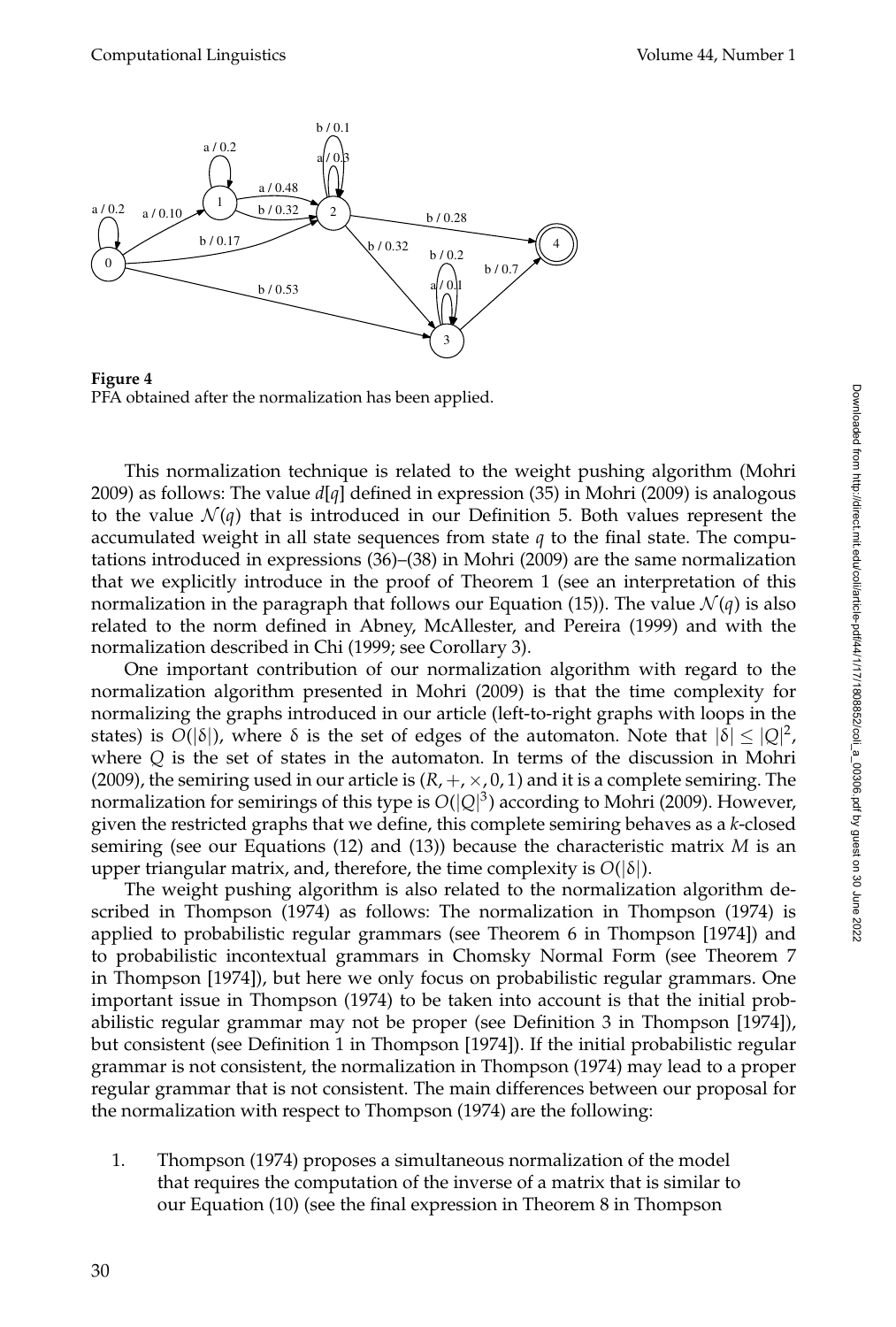[1974]). Therefore, our proposal is more efficient for the given left-to-right automata that we are dealing with.

2. Thompson (1974) points out a problem when the start symbol of the grammar is not proper (see Condition 4, page 611), although he mentioned an "intermediation" operation to overcome this problem. As he mentioned: "The conditions restricting these problems are left as an open problem." This problem is not present in our proposal, as we demonstrated in Theorem 1.

The relation between Thompson (1974) and Mohri (2009) related to point 1 is that both normalization proposals are cubic for general regular models (grammars or automata). With regard to point 2, normalization in Mohri (2009) and our normalization do not have the problem of the consistency of the final model after normalization as may occur in Thompson (1974).

# **4. Derivational Entropy of a Left-to-Right PFA**

The concept of **derivational entropy** was introduced in Grenander (1967) and was further studied in Soule (1974) for probabilistic grammars. Here we use a similar definition of **derivational entropy** for a Left-to-Right PFA.

**Definition 7.** The derivational entropy of a PFA A is defined as:

$$
H_d(\mathcal{A}) = - \sum_{\theta \in \Theta_\mathcal{A}(0, |Q|-1, \cdot)} p_\mathcal{A}(\theta) \log p_\mathcal{A}(\theta)
$$

The previous sum can have an infinite number of terms because of the loops in the states. We describe how the derivational entropy of a PFA can be efficiently computed.

We define the vector ξ,  $0 \le i < |Q| - 1$ , as in Soule (1974):

$$
\xi(i) = -\sum_{\substack{v \in \Sigma \\ 0 \le j \le |Q|-1}} P(i, v, j) \log P(i, v, j) \tag{16}
$$

and  $\xi(|Q| - 1) = 0$ .

**Theorem 2.** (**Theorem 4.2 in Grenander [1967]**) If the largest eigenvalue of the characteristic matrix *M* is strictly less than 1, then the derivational entropy of the model can  $be computed as: H_d(A) = (1 - M)^{-1}$ ξ.  $\Box$ 

If the matrix *M* is obtained from a left-to-right PFA, then the largest eigenvalue of *M* is guaranteed to be strictly less than 1 (see Theorem 5 in Wetherell [1980]). The main idea in Theorem 2 is to compute the average number of times that state *i* has been used in all valid paths of  $A$  times the entropy introduced by transitions leaving from that state according to Equation (16). Because we are dealing with left-to-right PFA with only one initial state, only this initial state is relevant for computing the derivational entropy, which then becomes the following scalar:

$$
H_d(\mathcal{A}) = \sum_{i=0}^{|Q|-2} ((I - M)^{-1})_{0i} \xi_i
$$
 (17)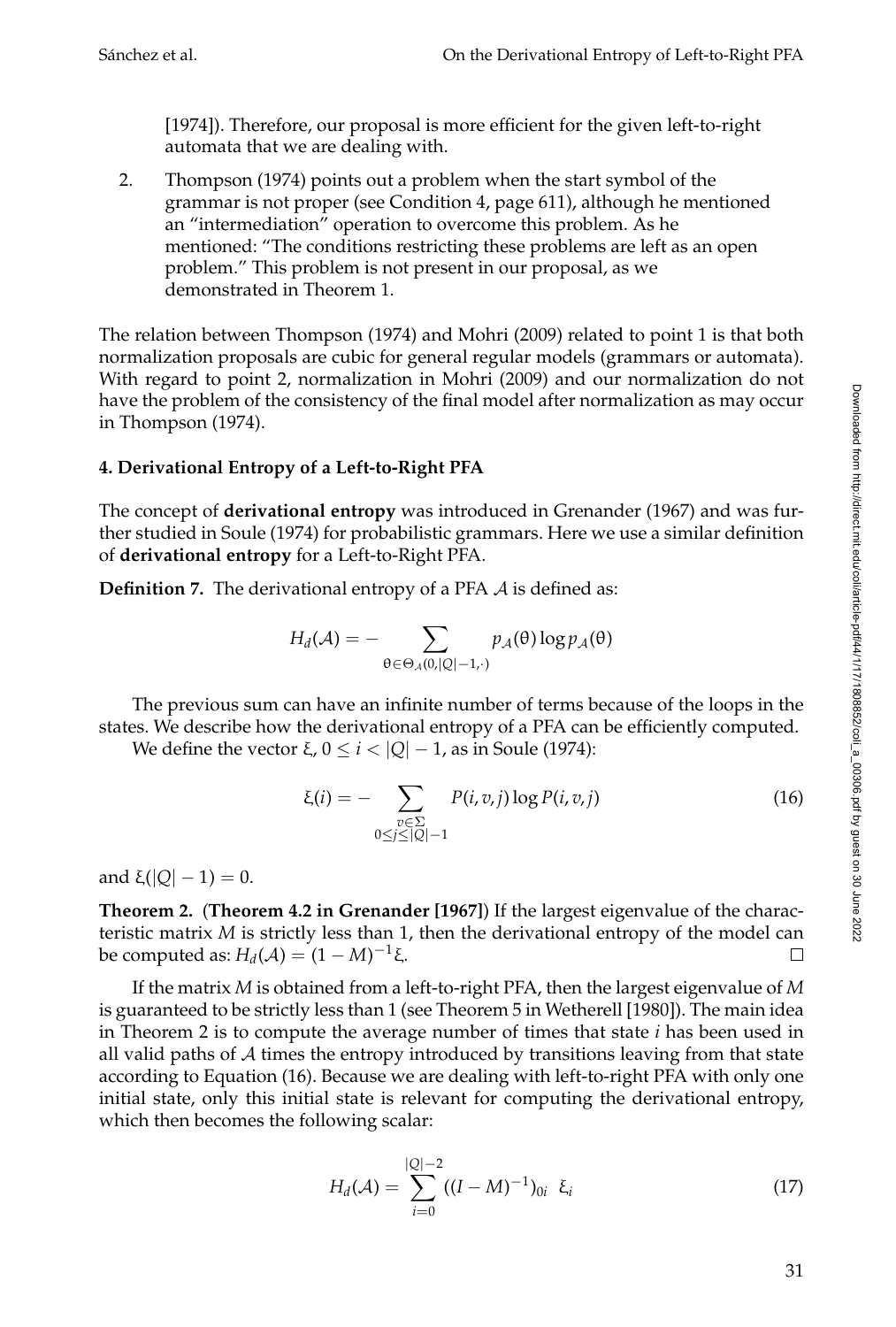#### Computational Linguistics Volume 44, Number 1

According to Theorem 2, the derivational entropy can be computed with time complexity  $O(|Q|^3)$  given the inverse matrix computation. An analogous result about the computation of the derivational entropy is stated in Nederhof and Satta (2008) (see Lemma 8).

We now describe how  $H_d(A)$  can be efficiently computed for left-to-right PFA. Taking into account that we are considering PFA with only one initial state and one final state (the final state without loops), then from Definition 7, Equation (6), and following Nederhof and Satta (2008):

$$
H_d(\mathcal{A}) = -\sum_{2 \leq l \leq |\mathcal{Q}|} \sum_{\theta \in \Theta_{\mathcal{A}}(0,|\mathcal{Q}|-1,l)} p_{\mathcal{A}}(\theta) \log \prod_{(i,v,j) \in \delta} P(i,v,j)^{N((i,v,j),\theta)}
$$
  
= 
$$
-\sum_{2 \leq l \leq |\mathcal{Q}|} \sum_{\theta \in \Theta_{\mathcal{A}}(0,|\mathcal{Q}|-1,l)} p_{\mathcal{A}}(\theta) \sum_{(i,v,j) \in \delta} \log P(i,v,j)^{N((i,v,j),\theta)}
$$
  
= 
$$
-\sum_{(i,v,j) \in \delta} \log P(i,v,j) \sum_{2 \leq l \leq |\mathcal{Q}|} \sum_{\theta \in \Theta_{\mathcal{A}}(0,|\mathcal{Q}|-1,l)} N((i,v,j),\theta) p_{\mathcal{A}}(\theta)
$$
(18)

The two inner additions in Equation (18) can be interpreted as follows: Given a path  $\theta \in \Theta_A(0, |Q| - 1, l)$ , the probability  $p_A(\theta)$  is accumulated each time the transition  $(i, v, j)$ is used in that path. We distinguish three different cases for computing these two inner additions: i) edges between different states, ii) the loops in the initial state, and iii) all the other loops.

Case i corresponds to the addition of all paths that can be seen in Figure 5, where  $i < j$ . Therefore, taking into account the numeration of the states according to the *pseudo*topological order, Equation (18) for these nodes becomes:

$$
-\sum_{\substack{v \in \Sigma \\ 0 \le i < j \le |Q|-1}} \log P(i, v, j) \sum_{l=1}^{i+1} \sum_{m=1}^{|Q|-j} \hat{\alpha}_{A}(i, l) P(i, v, j) \hat{\beta}_{A}(j, m) \n= -\sum_{\substack{v \in \Sigma \\ 0 \le i < j \le |Q|-1}} \log P(i, v, j) \sum_{l=1}^{i+1} \hat{\alpha}_{A}(i, l) P(i, v, j) \sum_{m=1}^{|Q|-j} \hat{\beta}_{A}(j, m) \n= -\sum_{0 \le i < |Q|-2} \sum_{i < j \le |Q|-1} \sum_{v \in \Sigma} \log P(i, v, j) \sum_{l=1}^{i+1} \hat{\alpha}_{A}(i, l) P(i, v, j) \n= -\sum_{0 \le i < |Q|-2} \sum_{i < j \le |Q|-1} \sum_{v \in \Sigma} P(i, v, j) \log P(i, v, j) \sum_{l=1}^{i+1} \hat{\alpha}_{A}(i, l)
$$
\n(19)

#### **Figure 5**

All paths that traverse an edge between two different states in a left-to-right PFA.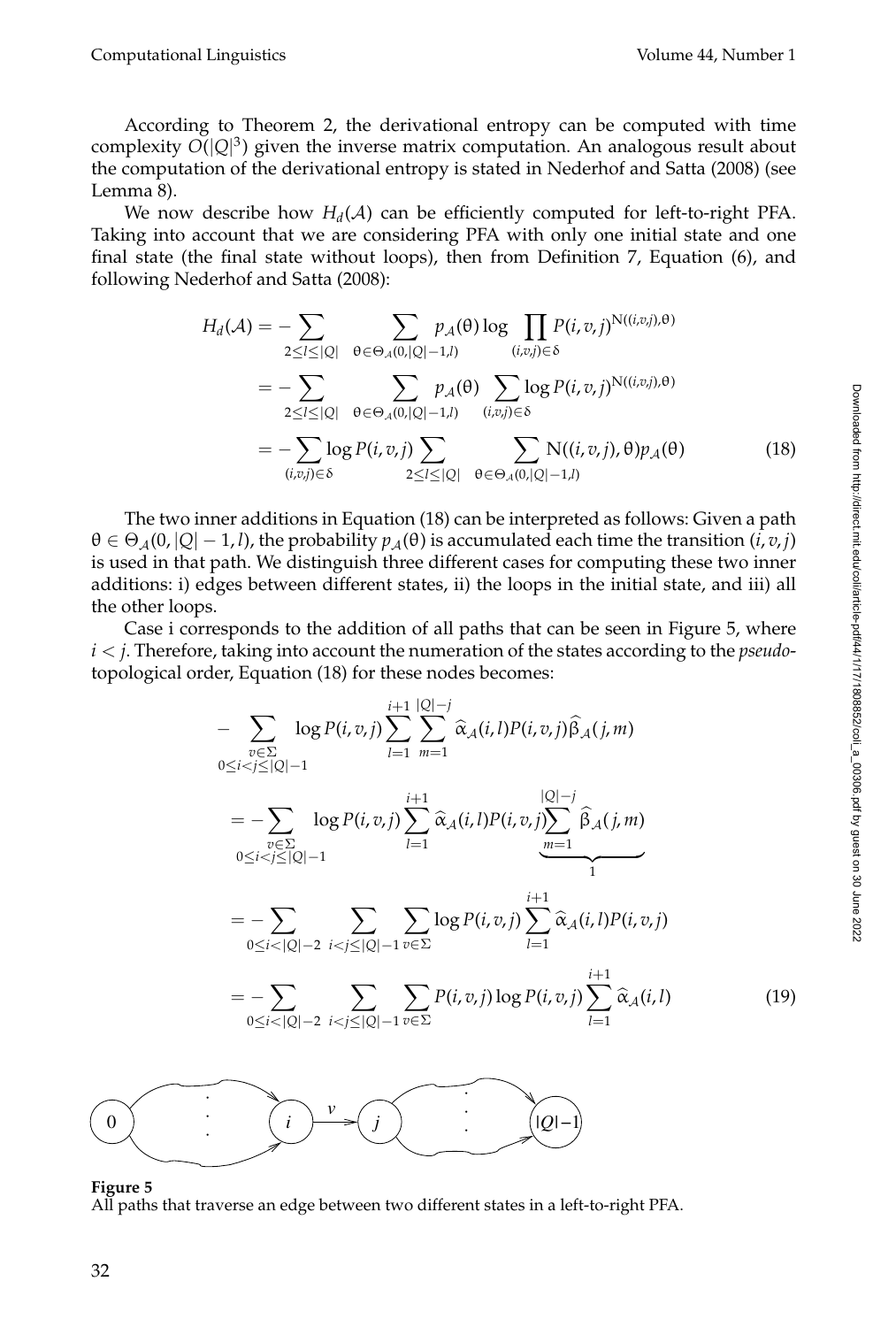

### **Figure 6**

All paths that traverse a loop of a state in the left-to-right PFA.

Case iii in Equation (18) for a given *i* and  $v$  ( $0 < i \leq |Q| - 2$ ,  $v \in \Sigma$ ) corresponds to the addition of all paths that can be seen in Figure 6.

Thus, Equation (18) for these loops becomes:

$$
-\sum_{0 \le i \le |\mathcal{Q}|-2} \log P(i, v, i)
$$
\n
$$
\sum_{0 \le j < i \atop u \in \Sigma} \sum_{l=1}^{j+1} \hat{\alpha}_{A}(j, l) P(j, u, i) \underbrace{\frac{P(i, v, i)}{(1-r_{i})(1-r_{i})}}_{(*)} \underbrace{\sum_{i < k \le |\mathcal{Q}|-1} P(i, u', k)}_{1-r_{i}} \underbrace{\sum_{m=1}^{|\mathcal{Q}|-k} \hat{\beta}_{A}(k, m)}_{1-r_{i}}
$$
\n
$$
= -\sum_{0 < i \le |\mathcal{Q}|-2} \log P(i, v, i) \sum_{u \in \Sigma} \sum_{l=1}^{j+1} \hat{\alpha}_{A}(j, l) P(j, u, i) \frac{P(i, v, i)}{1-r_{i}}
$$
\n
$$
= -\sum_{0 < i \le |\mathcal{Q}|-2} P(i, v, i) \log P(i, v, i) \sum_{0 \le j < i \le \Sigma} \sum_{l=1}^{j+1} \hat{\alpha}_{A}(j, l) P(j, u, i) \frac{1}{1-r_{i}}
$$
\n
$$
= -\sum_{0 < i \le |\mathcal{Q}|-2} P(i, v, i) \log P(i, v, i) \sum_{l=1}^{j+1} \hat{\alpha}_{A}(i, l)
$$
\n
$$
= -\sum_{0 < i < |\mathcal{Q}|-2} \sum_{v \in \Sigma} P(i, v, i) \log P(i, v, i) \sum_{l=1}^{j+1} \hat{\alpha}_{A}(i, l)
$$
\n
$$
= -\sum_{0 < i < |\mathcal{Q}|-2} \sum_{m \in \Sigma} P(i, v, i) \log P(i, v, i) \sum_{l=1}^{j+1} \hat{\alpha}_{A}(i, l)
$$
\n(20)

The value (∗) represents the product of all strings that can be composed by traversing the loops in state *i*  $(1/(1 - r_i))$  multiplied by the probability of transition  $(i, v, i)$  multiplied again by the product of all strings that can be composed traversing the loops in state *i*.

*l*=1

0<*i*≤|*Q*|−2

*v*∈Σ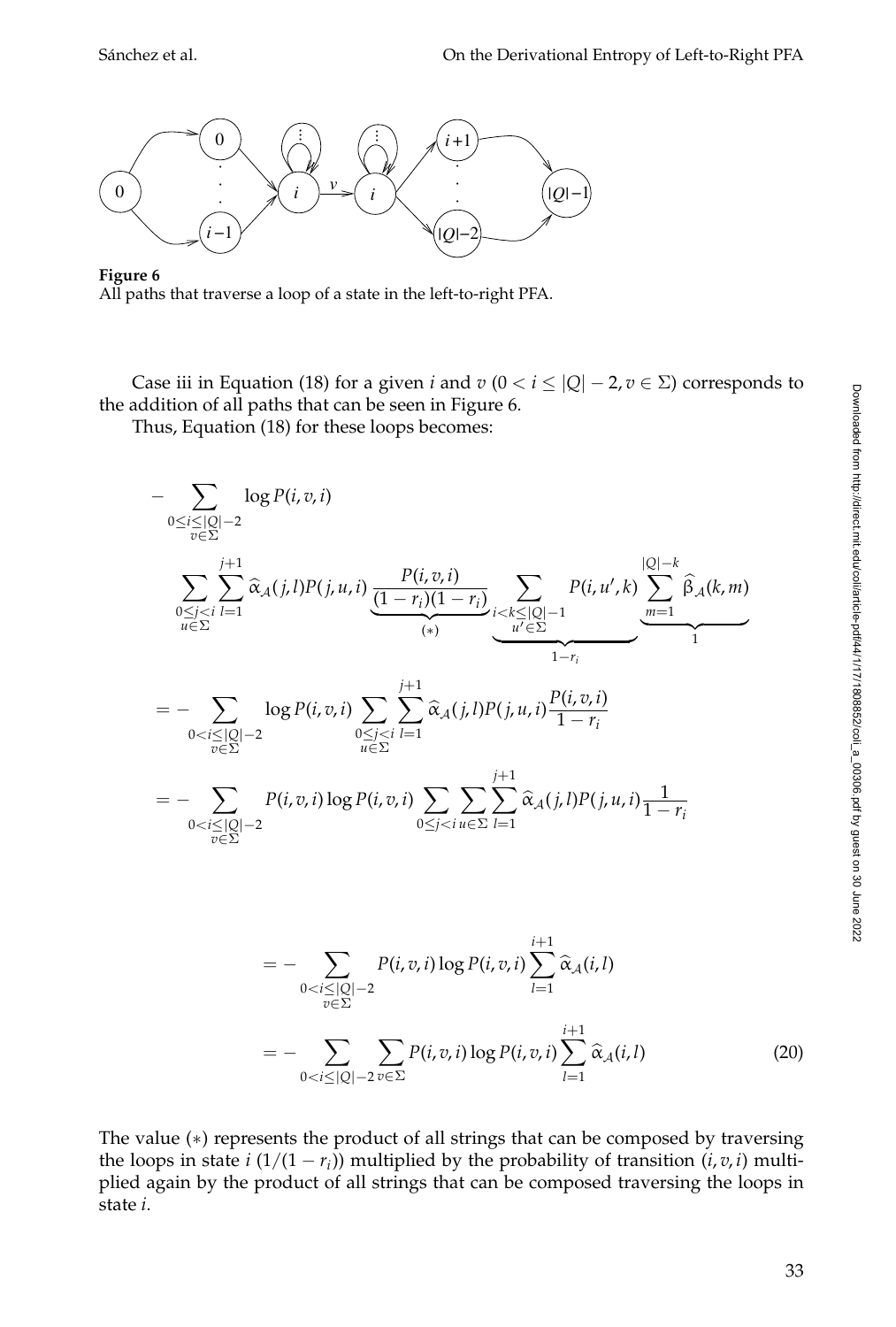Computational Linguistics Volume 44, Number 1

Case ii in Equation (18) can be written as:

$$
-\sum_{v\in\Sigma}\log P(0,v,0)\frac{P(0,v,0)}{(1-r_0)(1-r_0)}\sum_{\substack{i  
=\n
$$
-\sum_{v\in\Sigma}\log P(0,v,0)\frac{P(0,v,0)}{(1-r_0)}
$$
  
=\n
$$
-\sum_{v\in\Sigma}P(0,v,0)\log P(0,v,0)\widehat{\alpha}(0,1)
$$
\n(21)
$$

Finally, combining Equations (19), (20), and (21), Equation (18) becomes:

$$
H_d(\mathcal{A}) = -\sum_{0 \le i \le |\mathcal{Q}| - 2} \sum_{i \le j \le |\mathcal{Q}| - 1} \sum_{v \in \Sigma} P(i, v, j) \log P(i, v, j) \sum_{l=1}^{i+1} \widehat{\alpha}_{\mathcal{A}}(i, l)
$$
  
= 
$$
\sum_{0 \le i \le |\mathcal{Q}| - 2} \xi_i \sum_{l=1}^{i+1} \widehat{\alpha}_{\mathcal{A}}(i, l)
$$
(22)

The inner sum can be precomputed in  $O(|\delta|)$ ; therefore, the time complexity of computing the derivational entropy with this method is  $O(|\delta|)$ . Note that this method is clearly better than the time complexity of the method proposed in Grenander (1967), which is cubic. Note that for dense graphs the time complexity of the new proposed method is at most quadratic with the number of nodes in the PFA.

It is interesting to see the relation between the inner addition in Equation (22) and the elements in the matrix of Equation (17):

$$
\sum_{l=1}^{i+1} \widehat{\alpha}_{\mathcal{A}}(i,l) = ((I-M)^{-1})_{0i}
$$

For the left-to-right PFA in Section 2,  $(I - M)^{-1}$  is:

| $\begin{pmatrix} 1.43 & 0.41 & 1.07 & 1.49 & 1.0 \\ 0.0 & 1.43 & 2.5 & 1.25 & 1.0 \\ 0.0 & 0.0 & 2.5 & 1.25 & 1.0 \\ 0.0 & 0.0 & 0.0 & 1.67 & 1.0 \\ 0.0 & 0.0 & 0.0 & 0.0 & 1.0 \end{pmatrix}$ |  |  |
|-------------------------------------------------------------------------------------------------------------------------------------------------------------------------------------------------|--|--|

Each element in the first row coincides with the addition of each row of  $\hat{\alpha}(\cdot,\cdot)$  matrix.

### **5. Derivational Entropy of a Continuous Left-to-Right HMM**

In this section, we extend the efficient computation of the derivational entropy to continuous left-to-right HMM. First, we introduce the notation that will be used for HMM following the notation in Romero, Toselli, and Vidal (2012).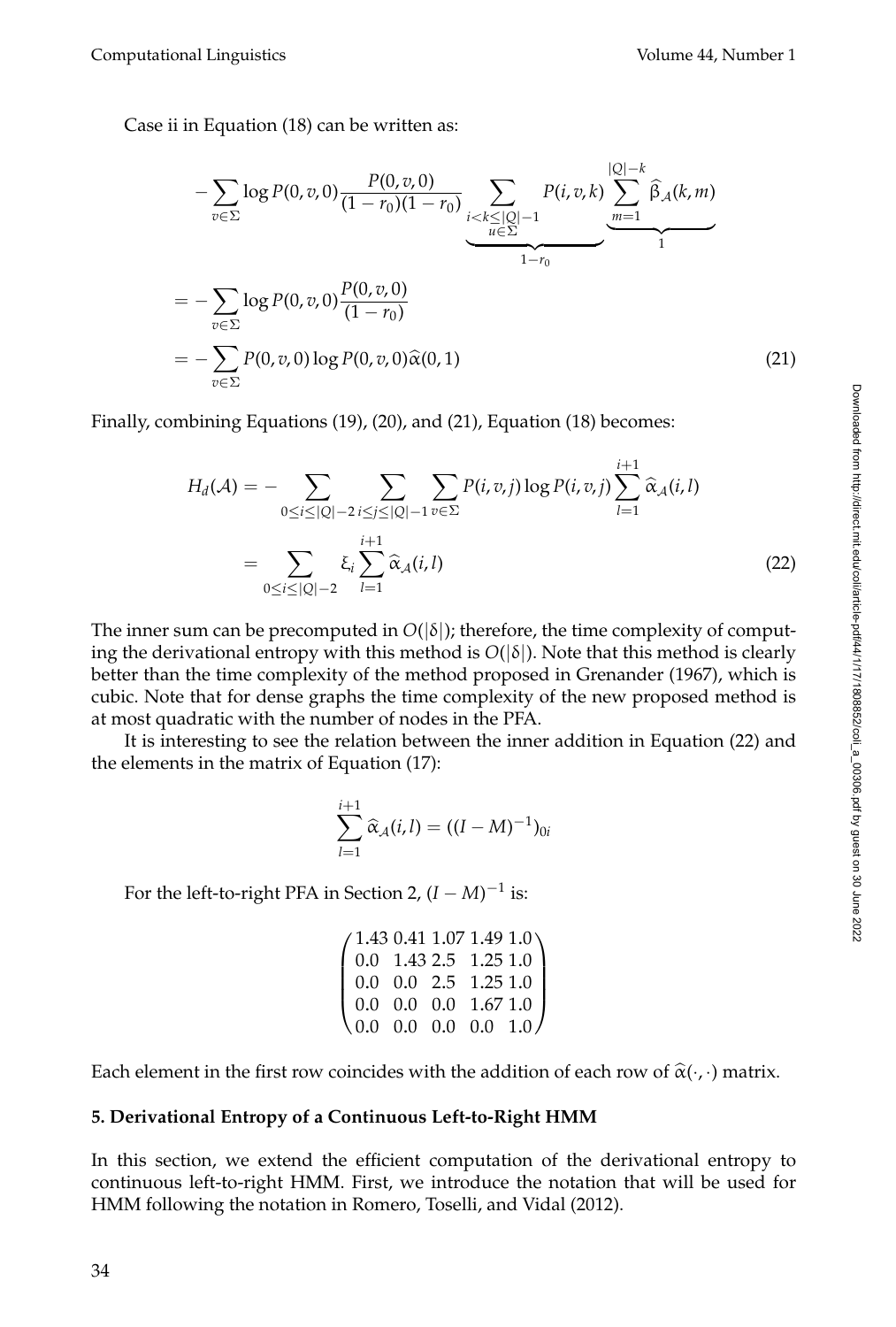**Definition 8.** A continuous HMM is defined as a tuple  $\mathcal{H} = (Q, I, F, X, a, b)$  where Q is a finite set of states; *I* is the initial state,  $I \in Q$ ; *F* is the final state with  $F \in Q$ ; and *X* is a real *d*-dimensional space of observations:  $X \subseteq \mathbb{R}^d$ . To make the subsequent equations simpler, we will assume that *X* is a scalar (i.e.,  $X \subseteq \mathbb{R}$ ). The extension to multidimensional *X* is straightforward. *a* is the state-transition probability function, such that for all *i*,  $0 \le i < |Q| - 1$ :

$$
\sum_{i \le j \le |Q|-1} a(i,j) = 1
$$

*b* is an emission probability distribution function such that for all *i*,  $0 \le i \le |Q| - 1$ 

$$
\int_{x\in X} b(i,x)\,dx=1\;.
$$

Note that we are considering continuous left-to-right HMM with just one initial state and just one final state. The concept of left-to-right is analogous to Definition 3. The emission probabilities are associated with states, not to transitions. For continuous HMM, *b*(*i*, *x*) is a continuous probability density function (pdf).

Given a continuous left-to-right HMM H, a similar algorithm for computing  $\hat{\alpha}_{H}(\cdot,\cdot)$ can be defined. However, first, it is necessary to compute the probability of all real sequences that can be generated in a loop.

Let *i* be a state of a HMM H with  $r_i$  as the loop probability, and  $b(i, x)$  as the associated pdf. To compute the probability of all real sequences in the loop, we start from a discrete case by sampling the pdf and then use limits to extend it to continuous:

$$
\lim_{\substack{K \to \infty \\ y \to -\infty}} \lim_{N \to \infty} \sum_{n=0}^{N} \left( r_i \sum_{\substack{x_k = y + k\Delta x \\ k \in \{1, \dots, K\}}} b(i, x_k) \Delta x \right)^n = \lim_{N \to \infty} \sum_{n=0}^{N} \left( r_i \left( \lim_{\substack{K \to \infty \\ y \to -\infty}} \sum_{\substack{x_k = y + k\Delta x \\ k \in \{1, \dots, K\}}} b(i, x_k) \Delta x \right) \right)^n
$$

$$
= \lim_{N \to \infty} \sum_{n=0}^{N} \left( r_i \underbrace{\int_x b(i, x) dx}_{=1} \right)^n = \sum_{n=0}^{\infty} r_i^n = \frac{1}{1 - r_i}
$$

This result is the same as for PFA, and with this value, we can compute both the  $\hat{\alpha}_{\mathcal{H}}(\cdot,\cdot)$ and the  $\beta_{\mathcal{H}}(\cdot, \cdot)$  probabilities as in Section 2.

Now, we obtain a similar expression to Equation (22):

$$
H_d(\mathcal{H}) = \sum_{0 \le i \le |Q|-2} \sum_{l=1}^{i+1} \widehat{\alpha}_{\mathcal{H}}(i,l) \sum_{i \le j \le |Q|-1} \int_x p_{ij} f_i(x) \log p_{ij} f_i(x) dx
$$
  
\n
$$
= \sum_{0 \le i \le |Q|-2} \sum_{l=1}^{i+1} \widehat{\alpha}_{\mathcal{H}}(i,l) \sum_{i \le j \le |Q|-1} p_{ij} \left( \log p_{ij} \int_x f_i(x) dx + \int_x f_i(x) \log f_i(x) dx \right)
$$
  
\n
$$
= \sum_{0 \le i \le |Q|-2} \sum_{l=1}^{i+1} \widehat{\alpha}_{\mathcal{H}}(i,l) \sum_{i \le j \le |Q|-1} p_{ij} \left( \log p_{ij} + \int_x f_i(x) \log f_i(x) dx \right)
$$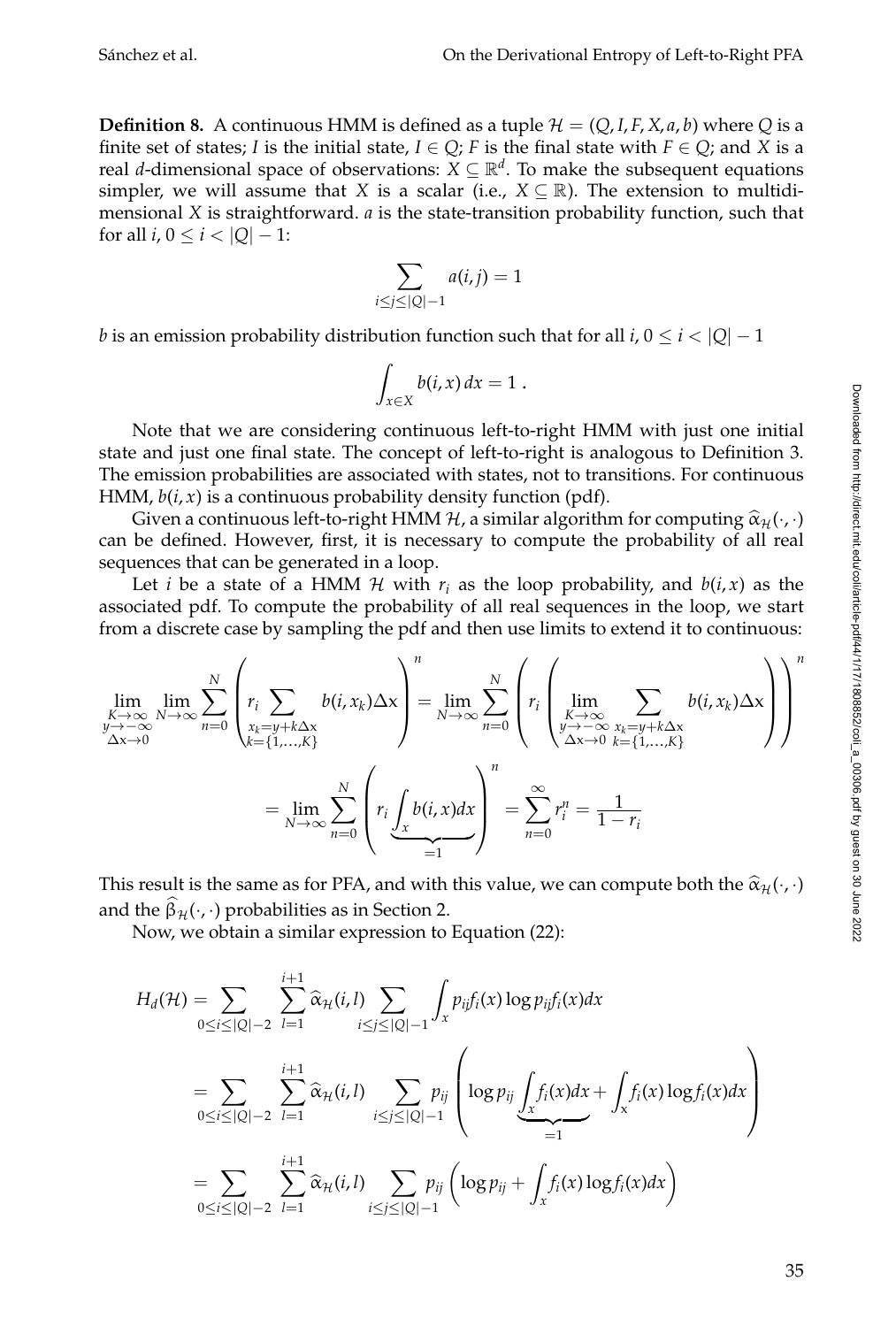The last integral is the entropy of the distribution at state *i*, which for the case of Gaussian mixture models, which are commonly used in practice, the entropy can be approximated (Huber et al. 2008).

### **6. Conclusions**

This article has studied the efficient computation of the derivational entropy for left-toright PFA and HMM. This efficiency is mainly based on the left-to-right nature of the models. This efficient computation is based on algorithms that similar to the *forward* and *backward* algorithms defined for general finite state models. The algorithms that are introduced in this article are also necessary for normalizing the left-to-right WFA in order to guarantee that the derivational entropy is correctly computed.

### **Acknowledgments**

This work has been partially supported through the European Union's H2020 grant READ (Recognition and Enrichment of Archival Documents) (Ref: 674943) and the MINECO/FEDER-UE project TIN2015-70924-C2-1-R. The second author was supported by the "División de Estudios de Posgrado e Investigación" of Instituto Tecnológico de León.

### **References**

- Abney, S., D. McAllester, and F. Pereira. 1999. Relating probabilistic grammars and automata. In *Proceedings of the 37th Annual Meeting of the Association for Computational Linguistics*, pages 542–549, College Park, MD.
- Bakis, R. 1976. Continuous speech word recognition via centisecond acoustic states. *Journal of the Acoustical Society of America*, 59:S97.
- Can, D. and M. Saraçlar. 2011. Lattice indexing for spoken term detection. *IEEE Transactions on Audio, Speech and Language Processing*, 19(8):2338–2347.
- Chi, Z. 1999. Statistical properties of probabilistic context-free grammar. *Computational Linguistics*, 25(1):131–160.
- Corazza, A. and G. Satta. 2007. Probabilistic context-free grammars estimated from infinite distributions. *Transactions on Pattern Analysis and Machine Intelligence*, 29(8):1379–1393.
- Dupont, P., F. Denis, and Y. Esposito. 2005. Links between probabilistic automata and hidden Markov models: probability distributions, learning models and induction algorithms. *Pattern Recognition*, 38: 1349–1371.
- Grenander, U. 1967. Syntax controlled probabilities. Technical report. Brown

University, Division of Applied Mathematics.

- Hernando, D., V. Crespi, and G. Cybenko. 2005. Efficient computation of the hidden Markov model entropy for a given observation sequence. *IEEE Transactions of Information Theory*, 51(7):2681–2685.
- Huber, M. F., T. Bailey, H. Durrant-Whyte, and U. D. Hanebeck. 2008. On entropy approximation for Gaussian mixture random vectors. In *IEEE International Conference on Multisensor Fusion and Integration for Intelligent Systems (MFI)*, pages 181–188, Seoul.
- Ilic, V. M. 2011. Entropy semiring forward-backward algorithm for HMM entropy computation. *CoRR*., abs/1108.0347.
- Kemp, T. and T. Schaaf. 1997. Estimating confidence using word lattices. *Eurospeech*, pages 827–830, Rhodes.
- Mann, G. S. and A. McCallum. 2007. Efficient computation of entropy gradient for semi-supervised conditional random fields. In *Proceedings of HLT-NAACL, Companion Volume, Short Papers*, pages 109–112.
- Mohri, M. 2009. Weighted automata algorithms. *Handbook of Weighted Automata, Monographs in Theoretical Computer Science*, Springer-Verlag.
- Mohri, M., F. C. N. Pereira, and M. Riley. 2002. Weighted finite-state transducers in speech recognition. *Computer Speech and Language*, 16:69–88.
- Nederhof, M. J. and G. Satta. 2008. Computation of distances for regular and context-free probabilistic languages. *Theoretical Computer Science*, 395:235–254.
- Ortmanns, S. and H. Ney. 1997. A word graph algorithm for large vocabulary continuous speech recognition. *Computer Speech and Language*, 11:43–72.
- Puigcerver, J., A. H. Toselli, and E. Vidal. 2014. Word-graph and character-lattice